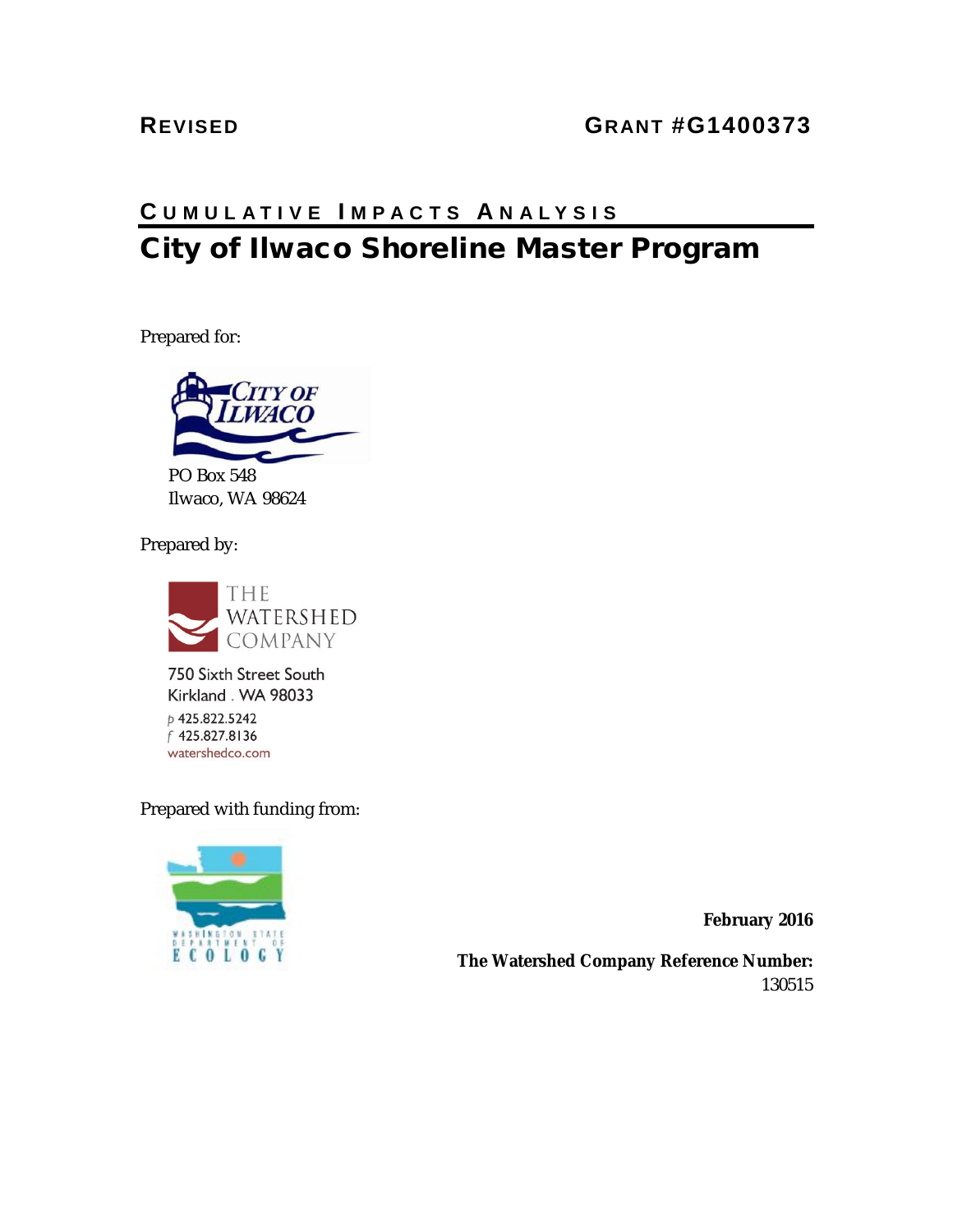#### **Cite this document as:**

The Watershed Company. February 2016. Revised Cumulative Impacts Analysis, City of Ilwaco Shoreline Master Program. Prepared for the City of Ilwaco, WA.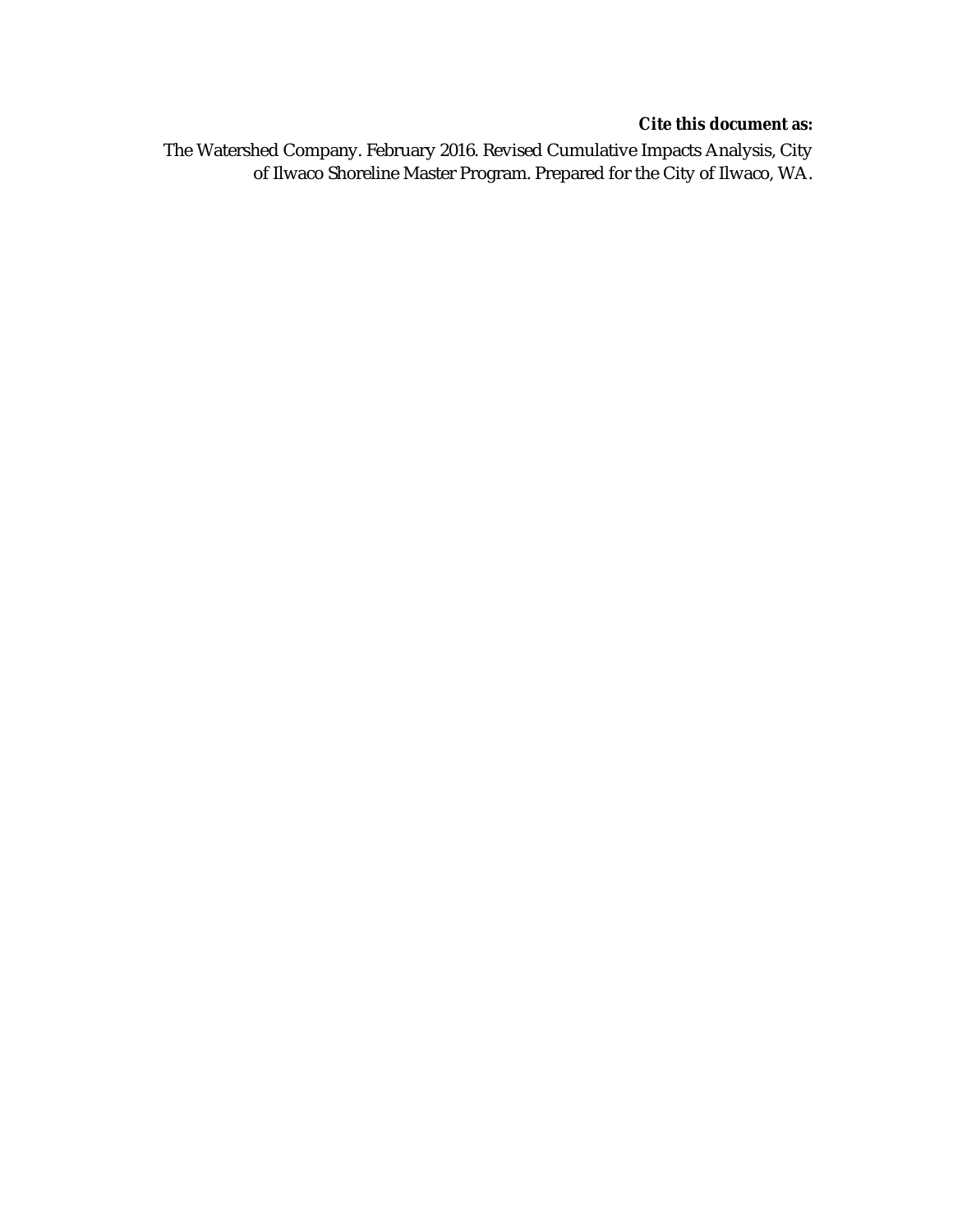# TABLE OF CONTENTS

| 1              |     |                |                                                             |  |  |  |  |  |  |  |
|----------------|-----|----------------|-------------------------------------------------------------|--|--|--|--|--|--|--|
| 1.1<br>1.2     |     |                |                                                             |  |  |  |  |  |  |  |
| $\mathbf{2}$   |     |                |                                                             |  |  |  |  |  |  |  |
| $\overline{3}$ |     |                |                                                             |  |  |  |  |  |  |  |
| 4              |     |                |                                                             |  |  |  |  |  |  |  |
|                |     |                |                                                             |  |  |  |  |  |  |  |
|                | 4.1 |                |                                                             |  |  |  |  |  |  |  |
|                | 4.2 |                |                                                             |  |  |  |  |  |  |  |
|                |     | 4.2.1          |                                                             |  |  |  |  |  |  |  |
|                |     | 4.2.2          |                                                             |  |  |  |  |  |  |  |
|                | 4.3 |                |                                                             |  |  |  |  |  |  |  |
|                | 4.4 |                |                                                             |  |  |  |  |  |  |  |
|                |     |                |                                                             |  |  |  |  |  |  |  |
|                |     | 4.4.1          |                                                             |  |  |  |  |  |  |  |
|                |     | 4.4.2          |                                                             |  |  |  |  |  |  |  |
|                |     | 4.4.3<br>4.4.4 |                                                             |  |  |  |  |  |  |  |
|                |     | 4.4.5          |                                                             |  |  |  |  |  |  |  |
|                |     | 4.4.6          |                                                             |  |  |  |  |  |  |  |
|                |     | 4.4.7          |                                                             |  |  |  |  |  |  |  |
|                |     | 4.4.8          |                                                             |  |  |  |  |  |  |  |
|                |     | 4.4.9          |                                                             |  |  |  |  |  |  |  |
|                |     | 4.4.10         |                                                             |  |  |  |  |  |  |  |
|                |     | 4.4.11         |                                                             |  |  |  |  |  |  |  |
|                |     | 4.4.12         |                                                             |  |  |  |  |  |  |  |
|                |     | 4.4.13         |                                                             |  |  |  |  |  |  |  |
|                |     | 4.4.14         | Shoreline Habitat & Natural Systems Enhancement Projects 15 |  |  |  |  |  |  |  |
|                |     | 4.4.15         |                                                             |  |  |  |  |  |  |  |
|                |     | 4.4.16         |                                                             |  |  |  |  |  |  |  |
|                |     | 4.4.17         |                                                             |  |  |  |  |  |  |  |
| 5              |     |                |                                                             |  |  |  |  |  |  |  |
| 6              |     |                |                                                             |  |  |  |  |  |  |  |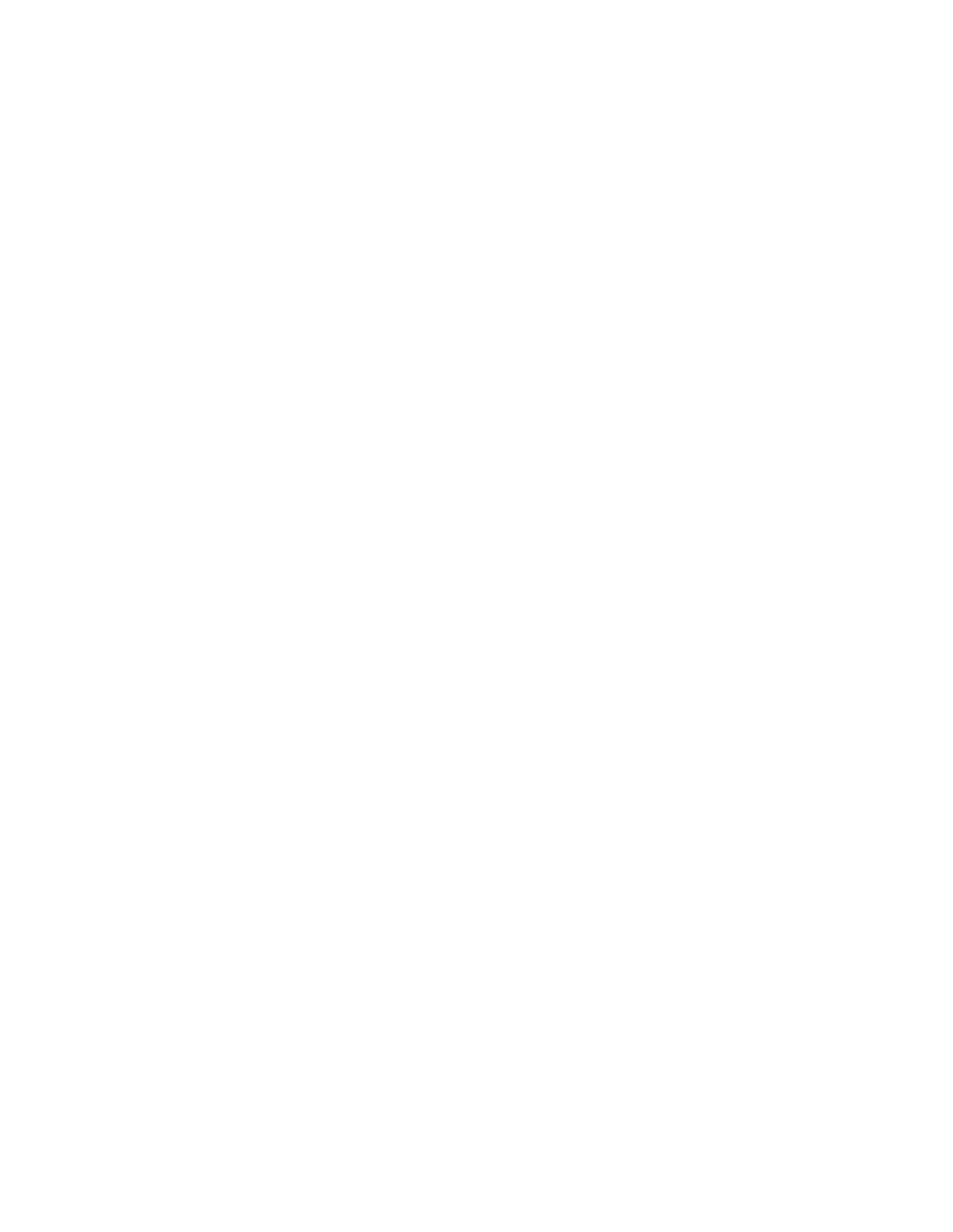## **C UMULATIVE I MPACTS A NALYSIS**

#### CITY OF ILWACO SHORELINE MASTER PROGRAM

### <span id="page-4-0"></span>1 INTR ODUCTION

#### <span id="page-4-1"></span>**1.1 Background & Purpose**

This Cumulative Impacts Analysis (CIA) is a required element of the City of Ilwaco (City) Shoreline Master Program (SMP) update.

The State Master Program Approval/Amendment Procedures and Master Program Guidelines (SMP Guidelines) state that, "To ensure no net loss of ecological functions and protection of other shoreline functions and/or uses, master programs shall contain policies, programs, and regulations that address adverse cumulative impacts and fairly allocate the burden of addressing cumulative impacts" (WAC 173-26-186[8][d]).

The SMP Guidelines do not include a definition of cumulative impacts; however, federal guidance has defined a cumulative impact as:

The impact on the environment which results from the incremental impact of the action when added to other past, present, and reasonably foreseeable future actions regardless of what agency… or person undertakes such other actions. Cumulative impacts can result from individually minor but collectively significant actions taking place over a period of time (Council on Environmental Quality 1997).

The purpose of this CIA is to evaluate whether the draft version of the City's SMP (dated February 2016) would address adverse environmental impacts such that no net loss of ecological functions would result over a 20-year planning horizon. The baseline against which changes in ecological function are evaluated is the current shoreline conditions, as documented in the Shoreline Analysis Report (The Watershed Company 2015). Per the SMP Guidelines, individual projects or activities that result in degradation of ecological functions must provide mitigation to return the resultant ecological function back to the baseline.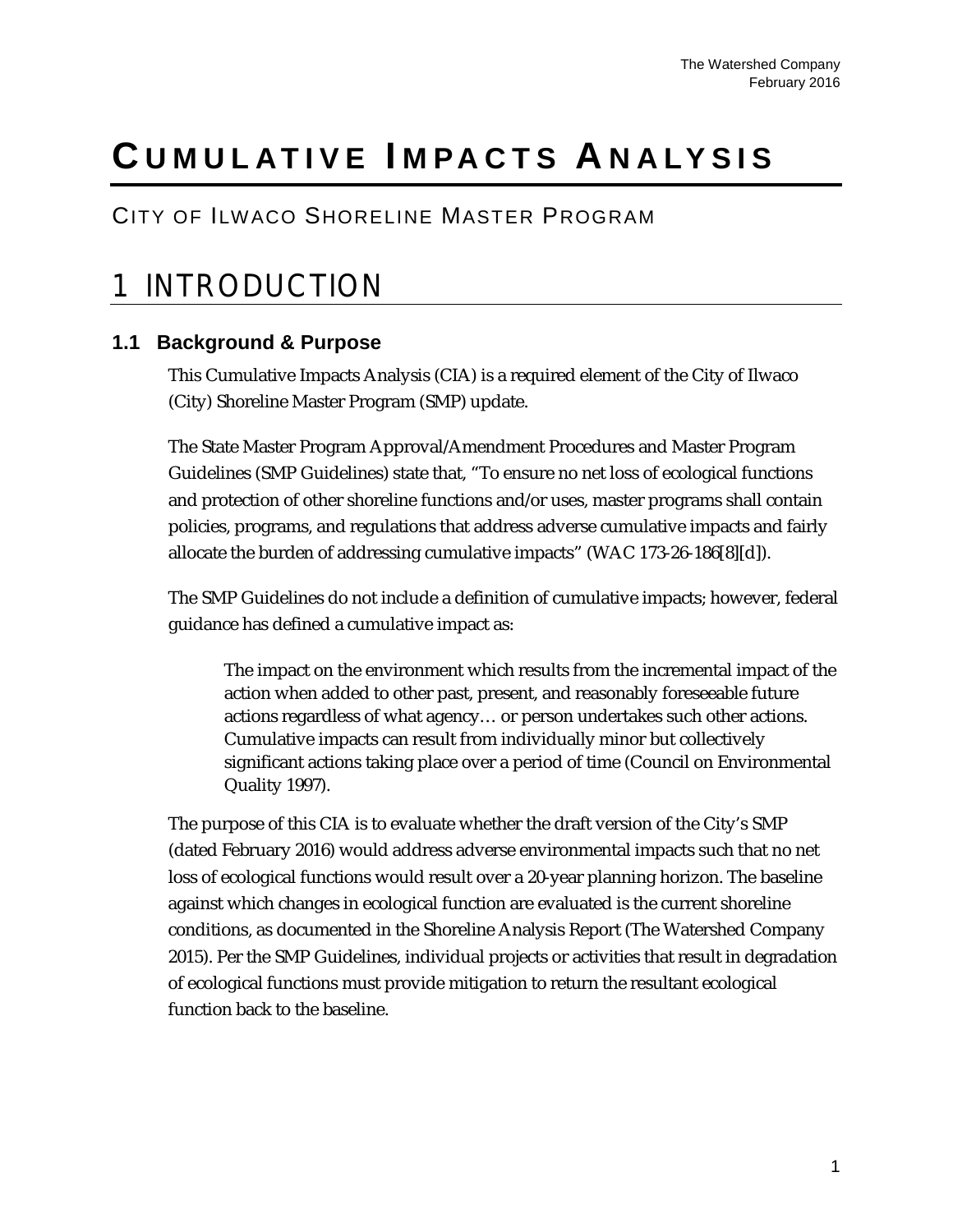#### <span id="page-5-0"></span>**1.2 Approach**

The SMP Guidelines (WAC 173-26-186[8][d]) state that the evaluation of cumulative impacts should consider:

- 1. Current circumstances affecting the shorelines and relevant natural processes;
- 2. Reasonably foreseeable future development and use of the shoreline; and
- 3. Beneficial effects of any established regulatory programs under other local, state, and federal laws.

Consistent with this guidance, Section 2 of this CIA summarizes existing conditions in the City's shoreline jurisdiction. Section 3 summarizes regulatory programs that may influence development activity in the City's shoreline jurisdiction. Section 4 analyzes the effects of application of the draft SMP on shoreline ecological functions given anticipated future development. Finally, Section 5 recaps the information in previous sections and features concluding remarks.

### <span id="page-5-1"></span>2 S UMMAR Y OF E XIS TING CONDITIONS

The following summary of existing conditions in the City's shoreline jurisdiction is based on the Shoreline Analysis Report.

In Ilwaco, the Columbia River, Wallacut River, Black Lake, and Pacific Ocean qualify as Shorelines of the State. The City's shoreline jurisdiction covers approximately 291 acres of uplands spread across approximately 8.2 miles of shoreline.

Much of Ilwaco's shoreline jurisdiction is undeveloped or has limited development. Undeveloped shorelines provide well-vegetated riparian and wetland habitats, as well as productive salt marsh areas within Baker Bay. In total, jurisdiction includes 173.5 acres of wetlands and 134 acres of associated salt marsh. These areas support concentrations of shorebirds and waterfowl, bald eagles and marbled murrelets, and numerous anadromous and resident fish species.

Major land uses in the City's shoreline jurisdiction include government/institutional (34%), vacant/undeveloped (23%), residential (14%), and recreation (4%). The City features multiple shoreline public access opportunities. The Port of Ilwaco (Port) features a variety of water-dependent and water-related uses.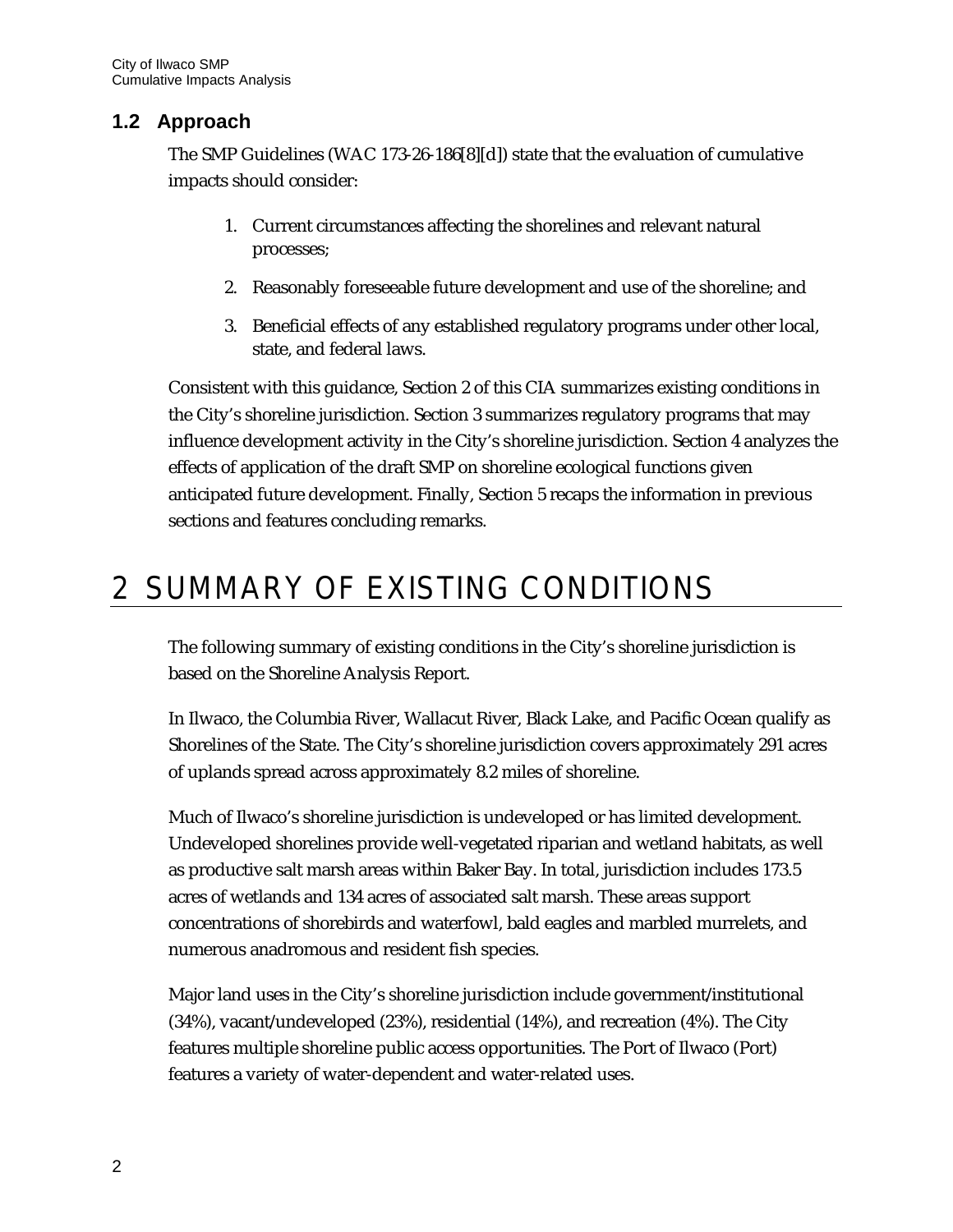Consistent with its comparatively small size, development activity in Ilwaco is relatively limited. For the most recent five years for which complete data were available, the number of building permit applications by year ranged from 7 to 41. These data include all types of building permits (e.g. from the installation of wood stoves to the construction of new houses).

Please see the Shoreline Analysis Report, particularly Chapters 3 and 4, for more information on existing conditions in the City's shoreline jurisdiction.

### <span id="page-6-0"></span>3 S UMMAR Y OF R EGULATOR Y PR OGR AMS

A variety of established local, state, and federal regulatory programs may influence development activity in the City's shoreline jurisdiction. The current shoreline regulatory framework was discussed at length in Chapter 2 of the Shoreline Analysis Report. Key regulatory programs identified in the Shoreline Analysis Report are listed in Table 3-1 below. Other regulatory programs may also be relevant.

| C itv   | <b>Existing SMP</b><br>Critical areas regulations                                     |
|---------|---------------------------------------------------------------------------------------|
|         | Shoreline Management Act                                                              |
|         | <b>Hydraulic Code</b>                                                                 |
| State   | Clean Water Act - Section 401                                                         |
|         | Article XV of the Constitution of the State of<br>Washington, Harbors and Tide Waters |
|         | Rivers and Harbors Act                                                                |
| Eederal | Clean Water Act - Section 402 and Section 404                                         |
|         | Endangered Species Act                                                                |

Table 3-1. Key shoreline regulatory programs applicable to the City.

Established regulatory programs can play an important role in the design and implementation of a shoreline project, ensuring that impacts to shoreline functions and values are avoided, minimized, and/or mitigated.

Please see Chapter 2 of the Shoreline Analysis Report for more detailed discussion on the current regulatory framework for development activities along the City's shoreline.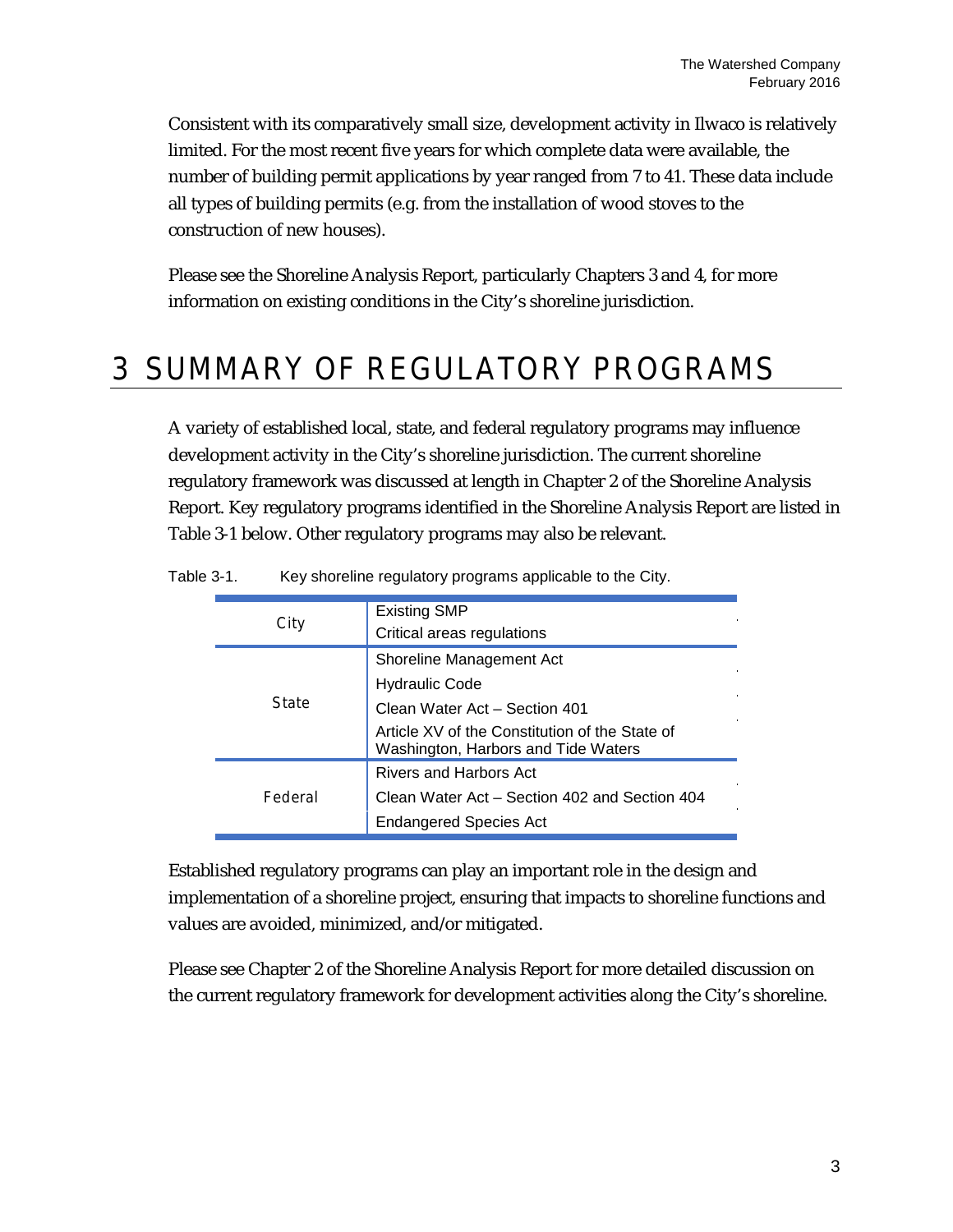### <span id="page-7-0"></span>4 APPLIC ATION OF THE S MP

This section analyzes the effects of application of the draft SMP on shoreline ecological functions given anticipated future development. As discussed in Section 2, consistent with its comparatively small size, development activity in Ilwaco has been relatively limited in recent years. Based on previous trends, as well as that much of the undeveloped land in the City's shoreline jurisdiction is publicly owned or otherwise constrained by the presence of steep slopes, floodplains, or wetlands, future development activity in Ilwaco's shoreline jurisdiction is anticipated to be limited in terms of location and extent. Future development activities in shoreline jurisdiction should be expected include new development, and the redevelopment, expansion, repair and maintenance of existing development.

For any development that may occur, the following components of the SMP are integral to ensuring no net loss of shoreline functions. Each of these components is discussed in further detail later in this section.

- *Environment designations:* Shoreline environment designations are based on existing shoreline conditions. Allowed uses focus high-intensity development in areas with a high level of existing alterations, while limiting future uses in areas where ecological functions and processes are more intact.
- *Shoreline critical areas regulations:* Shoreline critical areas regulations protect shoreline critical areas in accordance with most current, accurate, and complete scientific and technical information available. Shoreline critical areas regulations are based on the City's general critical area regulations, which were developed based on the best available science. Regulations include buffers for Shorelines of the State.
- *Mitigation sequencing:* SMP standards require applicants to avoid, minimize, and then compensate for unavoidable impacts to shoreline functions. Where SMP standards do not provide specific, objective measures that clarify avoidance, minimization, and mitigation measures, a mitigation sequencing analysis is required.
- *Shoreline use and modification regulations:* Specific regulations for shoreline uses and modifications ensure that potential impacts are regulated to avoid a net loss of ecological function.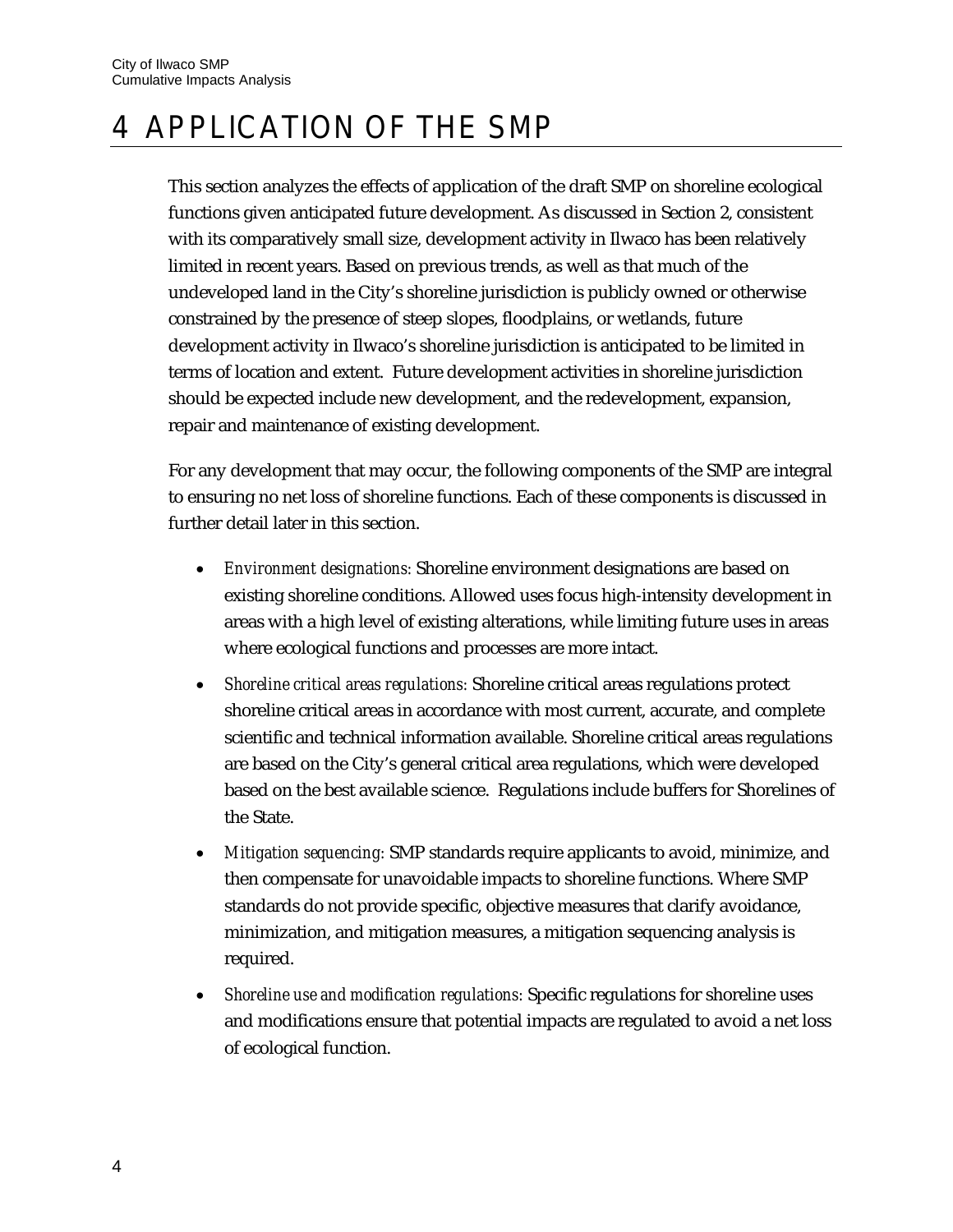#### <span id="page-8-0"></span>**4.1 Environment Designations**

The assignment of environment designations can help minimize cumulative impacts by concentrating development activity in lower functioning areas or areas with more intensive existing development that are not likely to experience significant function degradation with incremental increases in new development or redevelopment.

According to the SMP Guidelines (WAC 173-26-211[2][a]), the assignment of environment designations must be based on the existing use pattern, the biological and physical character of the shoreline, and the goals and aspirations of the community as expressed through a comprehensive plan. The Shoreline Analysis Report provided such background considerations and informed the development of environment designations.

The draft SMP features four upland environment designations: High-Intensity, Shoreline Residential, Urban Conservancy and Natural. In-water areas (areas waterward of the ordinary high water mark) are designated Aquatic. Designation criteria for each environment designation are provided below in Table 4-1.

| <b>Environment</b><br>Designation | Designation Criteria                                                                                                                                                                                                                                                                                                                                                                                       |  |  |
|-----------------------------------|------------------------------------------------------------------------------------------------------------------------------------------------------------------------------------------------------------------------------------------------------------------------------------------------------------------------------------------------------------------------------------------------------------|--|--|
| High-Intensity                    | A High-Intensity environment designation is assigned to shoreline<br>areas that currently support high-intensity uses related to commerce,<br>transportation or navigation; or are suitable and planned for high-<br>intensity water-oriented uses.                                                                                                                                                        |  |  |
| <b>Shoreline Residential</b>      | A Shoreline Residential environment designation is assigned to<br>shoreline areas that are predominantly single-family or multifamily<br>residential development or are planned and platted for residential<br>development.                                                                                                                                                                                |  |  |
| Urban Conservancy                 | An Urban Conservancy environment designation is assigned to<br>shoreline areas that are appropriate and planned for development that<br>is compatible with maintaining or restoring the ecological functions of<br>the area, that are not generally suitable for water-dependent uses, if<br>any of the following characteristics apply:<br>• They are suitable for water-related or water-enjoyment uses; |  |  |
|                                   | • They are open space, floodplain or other sensitive areas that should<br>not be more intensively developed;                                                                                                                                                                                                                                                                                               |  |  |
|                                   | They have potential for ecological restoration;<br>$\bullet$                                                                                                                                                                                                                                                                                                                                               |  |  |
|                                   | • They retain important ecological functions, even though partially<br>developed; or                                                                                                                                                                                                                                                                                                                       |  |  |
|                                   | • They have the potential for development that is compatible with<br>ecological restoration.                                                                                                                                                                                                                                                                                                               |  |  |

Table 4-1. Environment designation criteria.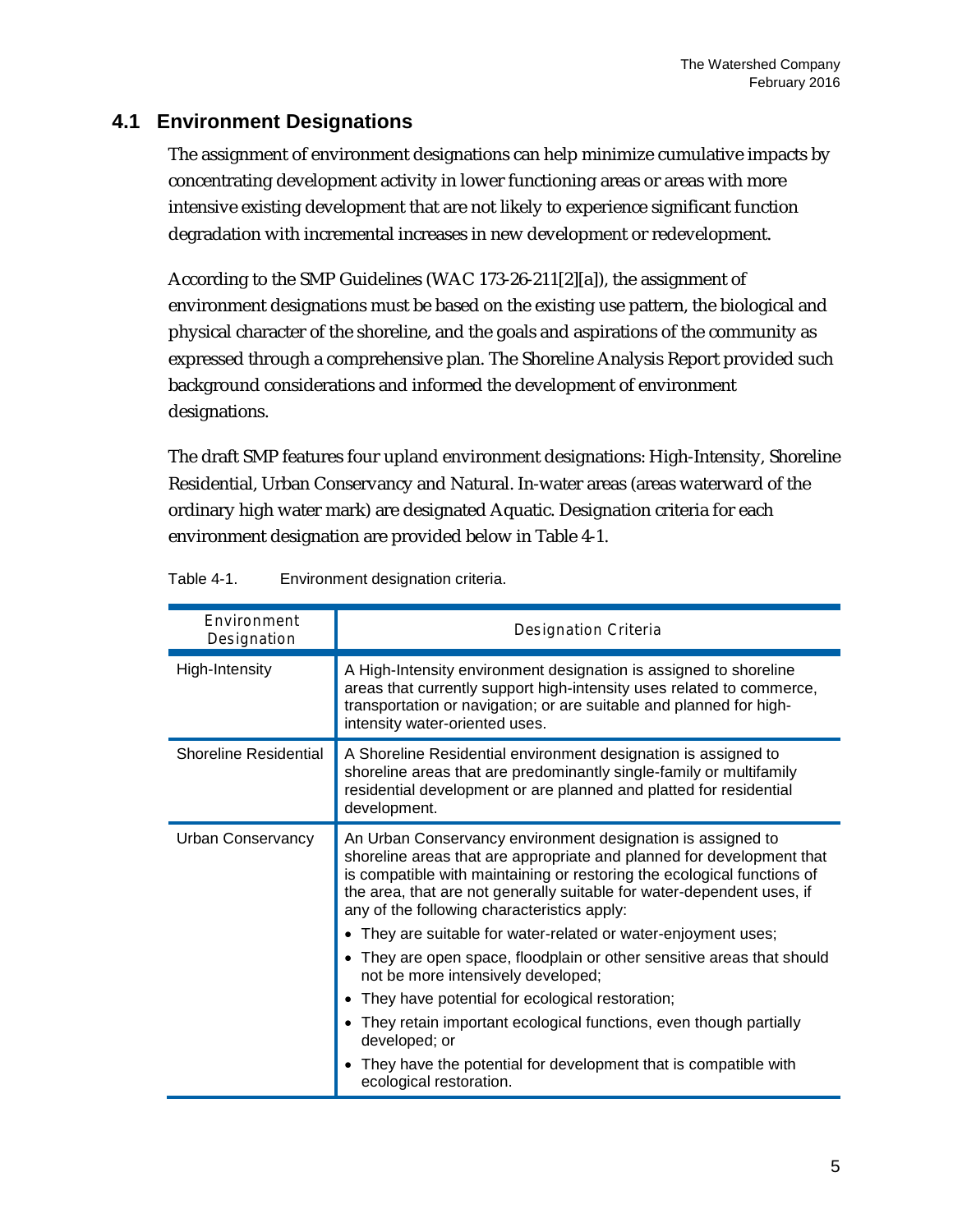| <b>F</b> nvironment<br>Designation | Designation Criteria                                                                                                                                                                                                                                                                                                                                                                                                                                                                                                                                                                                               |
|------------------------------------|--------------------------------------------------------------------------------------------------------------------------------------------------------------------------------------------------------------------------------------------------------------------------------------------------------------------------------------------------------------------------------------------------------------------------------------------------------------------------------------------------------------------------------------------------------------------------------------------------------------------|
| Natural                            | A Natural environment designation is assigned to shoreline areas with<br>any of the following characteristics:<br>• The shoreline is ecologically intact and therefore currently<br>performing an important, irreplaceable function or ecosystem-wide<br>process that would be damaged by human activity;<br>• The shoreline is considered to represent ecosystems and geologic<br>types that are of particular scientific and educational interest; or<br>• The shoreline is unable to support new development or uses without<br>significant adverse impacts to ecological functions or risk to human<br>safety. |
| Aquatic                            | An Aquatic environment designation is assigned to lands waterward of<br>the ordinary high water mark.                                                                                                                                                                                                                                                                                                                                                                                                                                                                                                              |

Allowed uses in the upland environment designations focus more intense development activities in areas with higher levels of existing alterations, while limiting future uses in areas where ecological functions and processes are more intact. The High-Intensity environment is the most permissive environment designation, allowing for more intense uses such as industry. In contrast, the Natural environment is the most restrictive environment designation, prohibiting a variety of more intense uses.

#### <span id="page-9-0"></span>**4.2 Shoreline Critical Areas Regulations**

The SMP, in Appendix B, includes numerous regulations to address potential impacts to shoreline critical areas, including wetlands, fish and wildlife habitat conservation areas, frequently flooded areas, and geologically hazardous areas. Shoreline critical areas regulations protect shoreline critical areas in accordance with the most current, accurate, and complete scientific and technical information available. Shoreline critical areas regulations are based on the City's general critical area regulations, which were developed based on the best available science.

Mitigation sequencing is required for all proposed impacts to shoreline critical areas, (Appendix B, regulation 1.F.2). Other key regulations that will help ensure no net loss of shoreline ecological function include standard buffers for wetlands and waterbodies, which are discussed below.

#### <span id="page-9-1"></span>**4.2.1 Wetland Buffers**

The standard wetland buffer widths are based on wetland category, habitat score, and land use intensity, and vary from 25 to 300 feet. Use of the standard buffer widths assumes that the buffer is vegetated with a native plant community. If the existing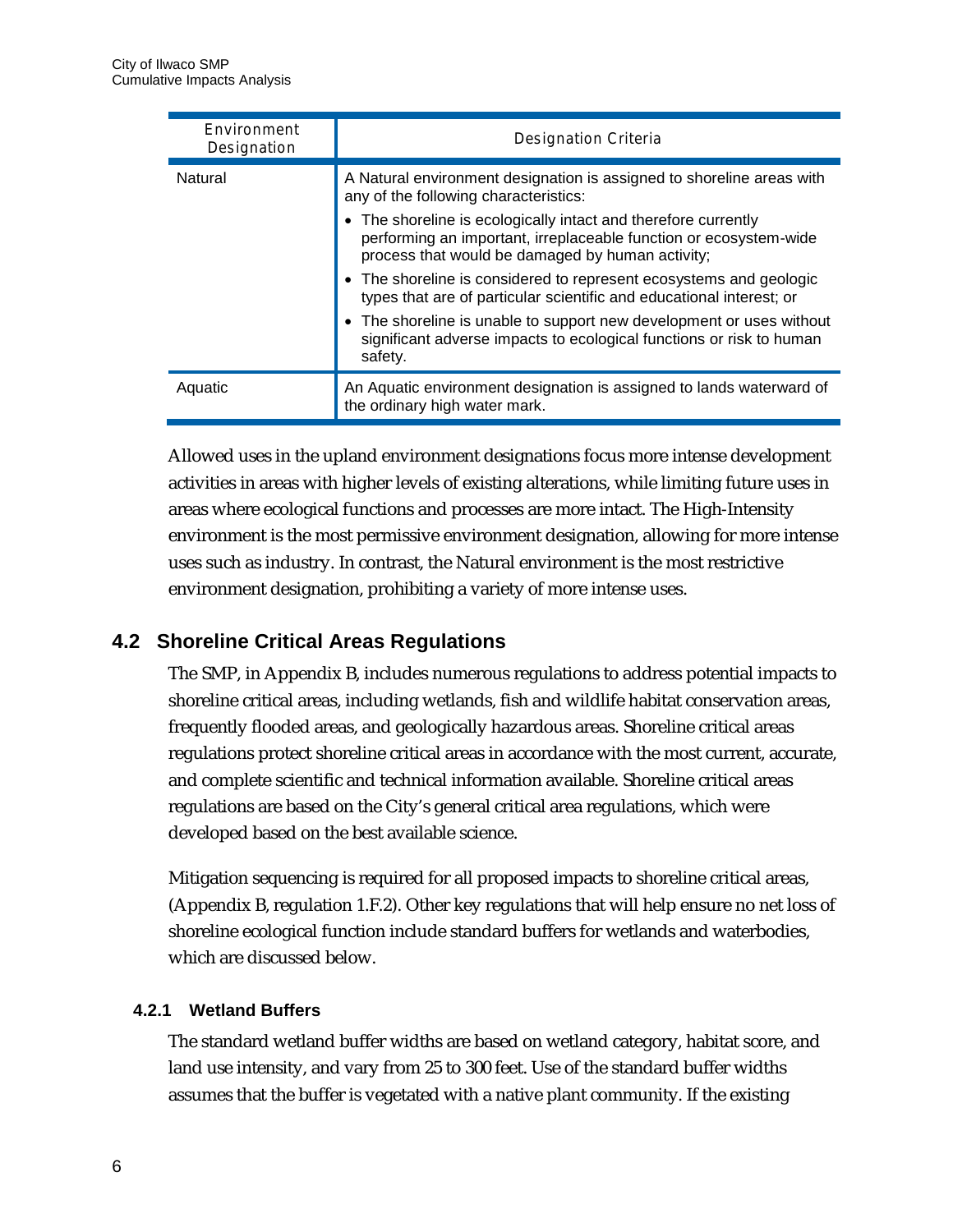buffer is unvegetated, sparsely vegetated, or vegetated with invasive species that do not perform needed functions, the buffer should either be planted to create the appropriate plant community or be widened (Appendix B, regulation 2.G.2.b). Buffer averaging is permitted under certain conditions, including that the buffer is increased adjacent to the higher-functioning area of habitat or more-sensitive portion of the wetland and decreased adjacent to the lower-functioning or less-sensitive portion, as demonstrated by a critical areas report from a qualified wetland professional. Additionally, the buffer at its narrowest point must never be less than either 75 percent of the standard width or 75 feet for Category I and II, 50 feet for Category III, and 25 feet for Category IV, whichever is greater (Appendix B, regulation 2.G.4).

#### <span id="page-10-0"></span>**4.2.2 Waterbody Buffers**

Ilwaco's Shorelines of the State, as well as other waterbodies occurring in shoreline jurisdiction that do not qualify as Shorelines of the State, are regulated as fish and wildlife habitat conservation areas under the City's shoreline critical areas regulations.

Buffers for Shorelines of the State vary according to environment designation, as follows in Table 4-2 (Appendix B, Table B3-1). Buffers for Shorelines of the State required by the SMP are intended to ensure no net loss of ecological function. In developing shoreline buffers, the following objectives were also considered:

- Avoid rendering existing development nonconforming;
- Avoid establishing buffers that would require a shoreline variance in order for reasonable development to occur;
- Minimize the number of shoreline segments requiring disparate buffers; and
- Create a buffer scheme that is easy for the City to implement and the public to understand.

Criteria for establishing buffers in specific areas include:

- Extent of riparian vegetation in proximity to the shoreline;
- Presence of critical areas and potential buffers;
- Proximity of existing development to the shoreline; and
- Lot depth.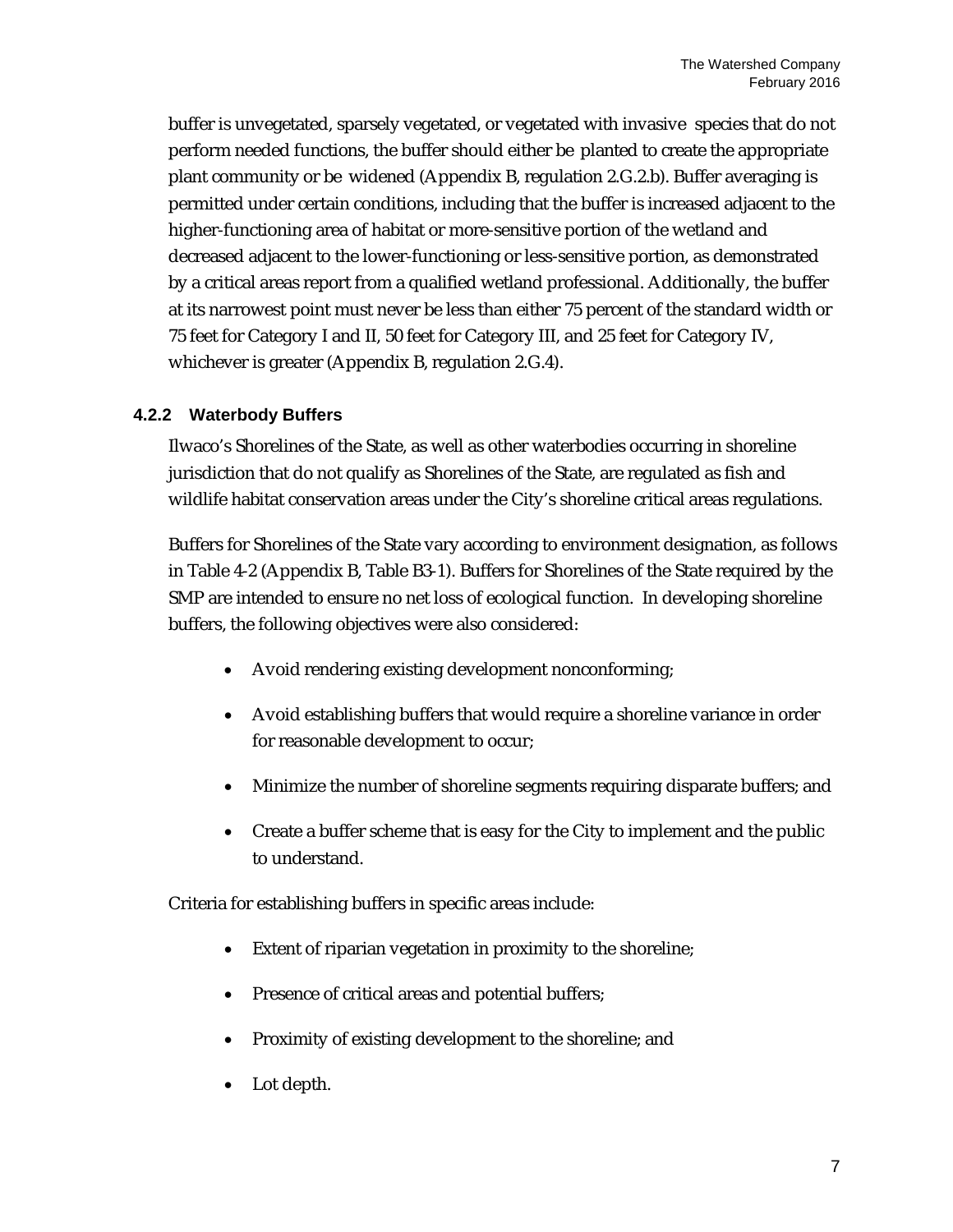| Water<br>Type | Environment Designation        | $B$ uffer <sup>1</sup> | <b>Structure</b><br>Setback $1,2$                                                         |
|---------------|--------------------------------|------------------------|-------------------------------------------------------------------------------------------|
|               | High-Intensity A               | NA.                    | 50 feet or the<br>waterward line<br>of impervious<br>surface parallel<br>to the shoreline |
|               | High-Intensity B               | 75 feet                | 15 feet                                                                                   |
|               | Shoreline Residential A        | 100 feet               | 15 feet                                                                                   |
| Type $1(S)$   | <b>Shoreline Residential B</b> | 75 feet                | 15 feet                                                                                   |
|               | Shoreline Residential C        | 50 feet                | 15 feet                                                                                   |
|               | <b>Urban Conservancy</b>       | 200 feet               | 15 feet                                                                                   |
|               | Natural                        | 200 feet               | 15 feet                                                                                   |

Table 4-2. Buffers for Ilwaco's Shorelines of the State.

 $1$  Buffer and setback do not apply to water-dependent uses.

 $2$  Structure setback measured from edge of buffer or from the ordinary high water mark if no buffer is required.

Buffers for other waterbodies occurring in shoreline jurisdiction that do not qualify as Shorelines of the State are 50 feet for nonfish-bearing waterbodies and 100 feet for fishbearing waterbodies.

Buffer averaging is allowed under certain circumstances, including that buffer width is not reduced by more than 25 percent in any location. A critical area report is required. (Appendix B, regulation 3.D.1.c.ii).

Any vegetation removal in shoreline jurisdiction must also meet the regulations in Section 6.6, Vegetation conservation, which require that vegetation removal be limited to the minimum necessary and that mitigation sequencing be applied. Where vegetation removal results in adverse impacts to shoreline ecological function, new developments or site alterations are typically required to develop and implement a mitigation plan. These provisions offer additional protection for any intact riparian areas that may be present outside of the designated buffers.

#### <span id="page-11-0"></span>**4.3 Mitigation Sequencing**

The mitigation sequence is a series of measures that can be applied to projects to ensure they achieve no net loss of ecological functions. In short, these measures are to avoid, minimize, and then compensate for unavoidable impacts to shoreline functions (the full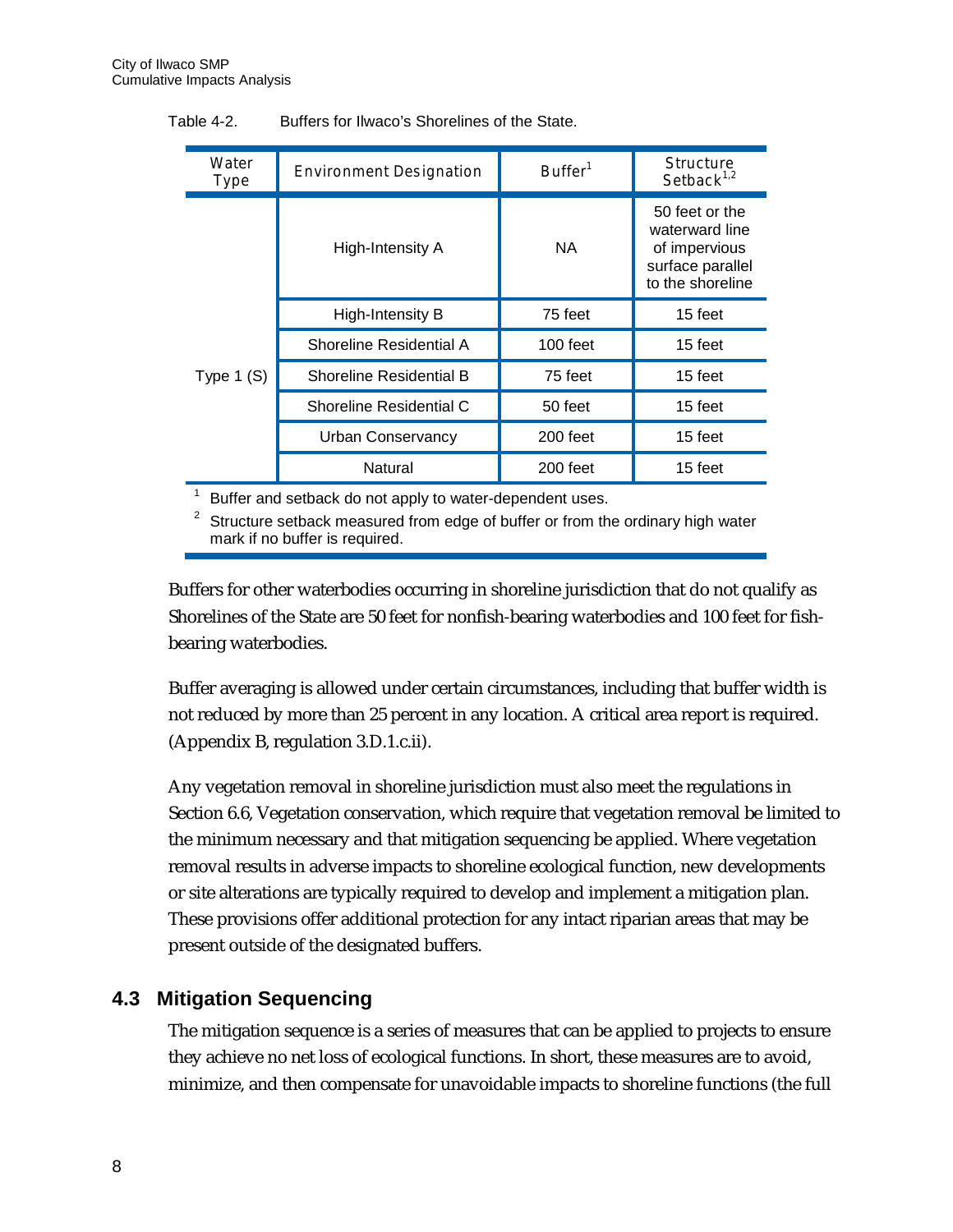sequence is listed in regulation 6.3[3]). Mitigation sequencing applies to all projects in shoreline jurisdiction, and is incorporated into the SMP through multiple regulations in Section 6.3.

For some development activities, provisions in the SMP stipulate specific, objective standards for avoiding impacts (e.g. placement), minimizing impacts (e.g. size), and compensating for unavoidable impacts (e.g. planting requirements). If a proposed shoreline use or development is entirely addressed by such standards, then further mitigation sequencing analysis is not required.

However, in the following situations, applicants must provide an analysis of how the project will follow the mitigation sequence:

- If a proposed shoreline use or modification is addressed in any part by discretionary standards (such as standards requiring a particular action "if feasible" or requiring the minimization of development size) contained in the City's shoreline regulations, then the mitigation sequence analysis is required for the discretionary standard(s).
- When an action requires a shoreline conditional use permit or shoreline variance permit.
- When specifically required by a provision in the City's SMP.

The application of mitigation sequencing standards will help safeguard that shoreline uses and modifications achieve no net loss of shoreline ecological functions.

#### <span id="page-12-0"></span>**4.4 Shoreline Use & Modification Regulations**

As discussed previously, WAC 173-26-186(8)(d) directs local SMPs to evaluate and consider the cumulative impacts of "reasonably foreseeable future development and use of the shoreline." Although future development may include other less common types of development, the location, timing, and impacts of less common uses and development projects are less predictable. WAC 173-26-201(3(d)(iii) states:

For those projects and uses with unforeseeable or uncommon impacts that cannot be reasonably identified at the time of master program development, the master program policies and regulations should use the permitting or conditional use permitting processes to ensure that all impacts are addressed and that there is not net loss of ecological function of the shoreline after mitigation.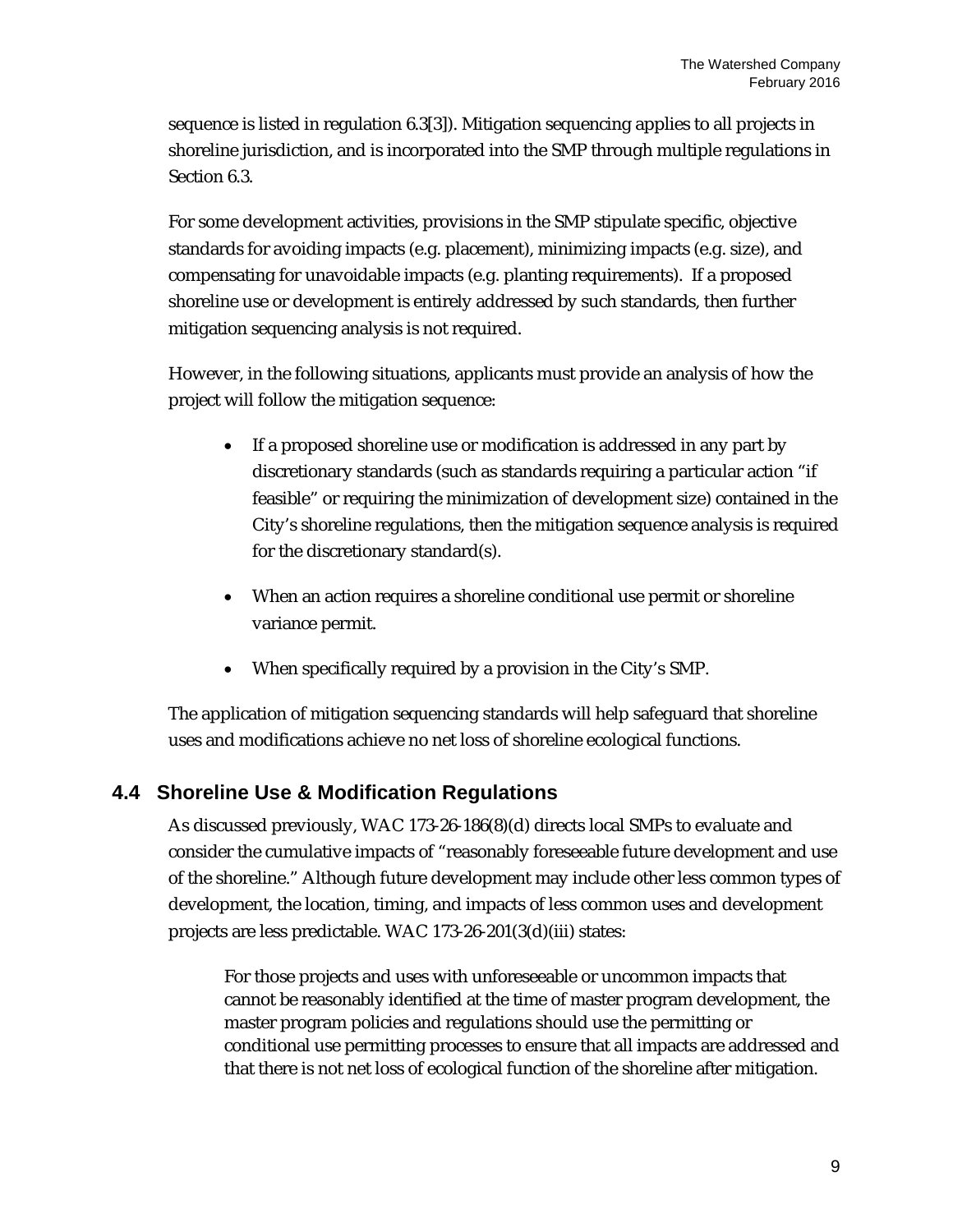The below subsections address the extent to which future changes to shoreline land uses and modifications are anticipated, and describe how the SMP would apply to each of these changes to help maintain no net loss of functions.

The majority of activities within shoreline jurisdiction will likely fall under repair and maintenance. However, while repair and maintenance activities are exempt from shoreline substantial development permit requirements, SMP standards still apply.

#### <span id="page-13-0"></span>**4.4.1 Agriculture**

*Likelihood of development:* Agriculture is not known to currently occur within the City's shoreline jurisdiction (while current land use data indicate that land at the northwest corner of Black Lake is currently used for agriculture, this land is reportedly used as a vacation rental property). However, given the historical presence of agriculture in the Ilwaco area, new agriculture―most likely on a small scale―could potentially occur within shoreline jurisdiction.

*Application of the SMP:* New agriculture would only be allowed in the Shoreline Residential environment. Buffers consistent with Appendix B, regulation 3.D.2.a, as well as any other standards applicable to the proposed use and any proposed modifications, would apply.

#### <span id="page-13-1"></span>**4.4.2 Aquaculture**

*Likelihood of development:* No aquaculture currently exists in the City. While aquaculture is not anticipated within the City's shoreline jurisdiction, some scale or form of aquaculture could be appropriate.

*Application of the SMP:* Aquaculture would need to be located, designed, constructed, and managed to avoid a net loss of shoreline ecological functions (regulation 7.3[1]). The applicant would be required to complete a mitigation sequence analysis that describes how the proposal would avoid, minimize, and mitigate for any adverse impacts (regulation 6.3[2]B). Authorization would be via the relatively more rigorous conditional use permit process, which would include mandatory action on the City-issued permit by Ecology (approval, approval with conditions, or denial).

#### <span id="page-13-2"></span>**4.4.3 Boating Facilities**

*Likelihood of development:* Ilwaco includes a variety of boating facilities, mostly associated with the Port. Existing boating facilities include an 800-slip marina, piers and docks, and launching facilities. Construction of some additional boating facilities or the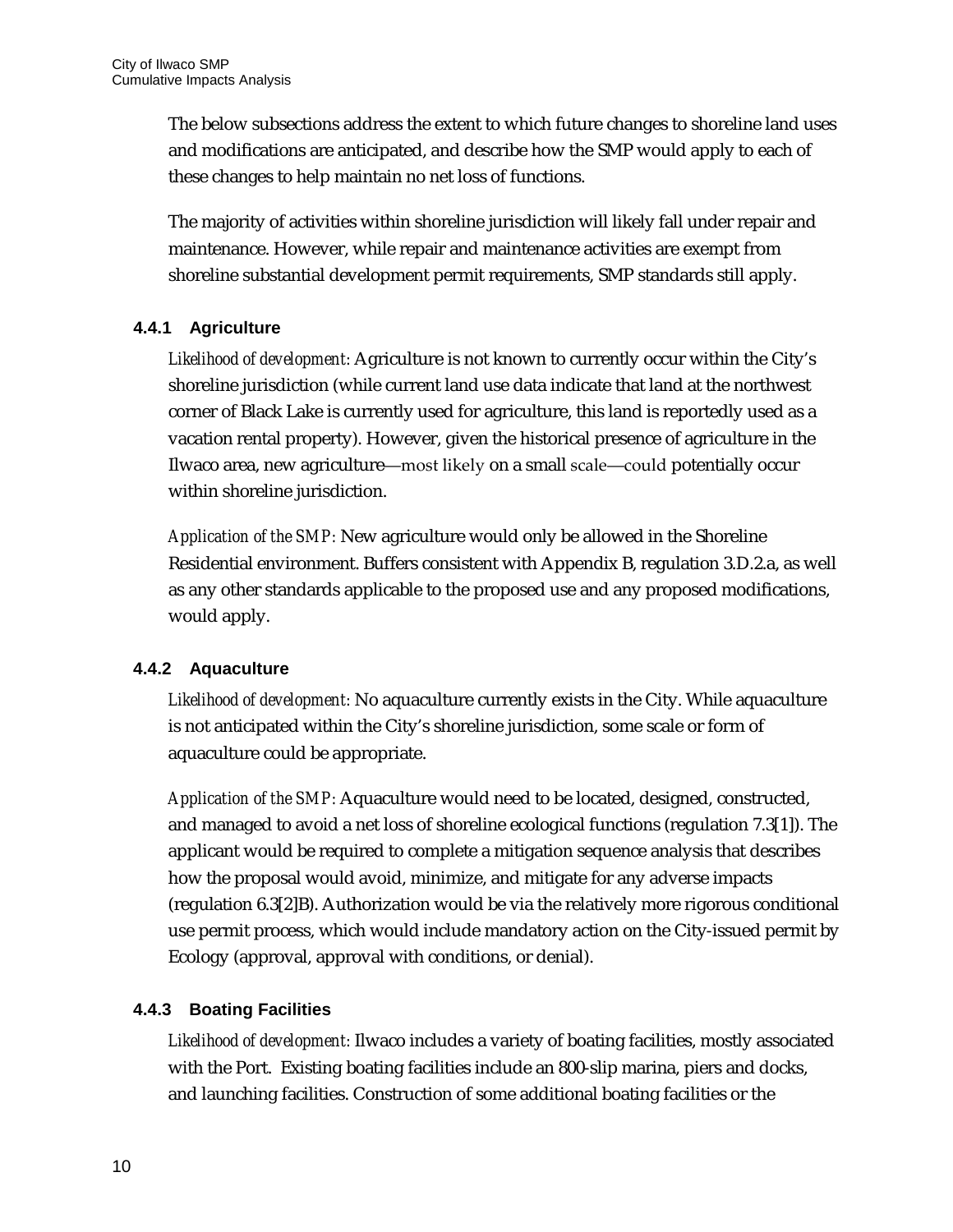renovation of existing boating facilities is expected to occur, particularly in connection with Port activities.

*Application of the SMP:* The SMP limits the potential for boating facilities outside of the High-Intensity environment and adjacent Aquatic areas. In the Urban Conservancy environment and adjacent Aquatic areas, the following boating facilities would be allowed at Black Lake only: new public boat launches and non-residential piers and docks. In the Shoreline Residential environment and adjacent Aquatic areas, boating facilities are prohibited.

Where allowed, boating facilities must be located, designed, and constructed to avoid or, if that is not possible, to minimize and mitigate impacts to ecological functions, critical areas resources such as fish habitats, and processes such as currents and littoral drift (regulation 7.5[5]A). Boating facility size must be restricted to the minimum necessary to meet the needs of the proposed use (regulation 7.5[5]B). Structures must be made of materials that have been approved by applicable state agencies (regulation 7.5[5]C.1). Boat launches must be designed and constructed using methods and technologies that have been recognized and approved by state and federal resource agencies as the best currently available, with consideration of site-specific conditions (regulation 7.5[4]A).

#### <span id="page-14-0"></span>**4.4.4 Commercial Development**

*Likelihood of development:* Existing commercial development on Ilwaco's shorelines is limited to the Port area and the western shoreline of Black Lake. Both of these areas are zoned for commercial development, so new commercial development or redevelopment of existing commercial development could occur in the future.

*Application of the SMP:* Common effects of commercial development include increased impervious surfaces, increased traffic, and vegetation clearing. Under the SMP, commercial development is prohibited on Urban Conservancy shorelines, and nonwater-oriented, general commercial development that is not separated from the shoreline would require a shoreline conditional use permit in the High-Intensity and Shoreline Residential environments. Where allowed, commercial development must not result in a net loss of shoreline ecological functions (regulation 7.7[5]). Other pertinent SMP provisions would also apply, such as those in Section 6.6, Vegetation conservation.

#### <span id="page-14-1"></span>**4.4.5 Dredging & Dredge Material Disposal**

*Likelihood of development:* Regular maintenance dredging is required in Baker Bay to maintain a 17-foot-deep federal navigation channel. Upland dredge material disposal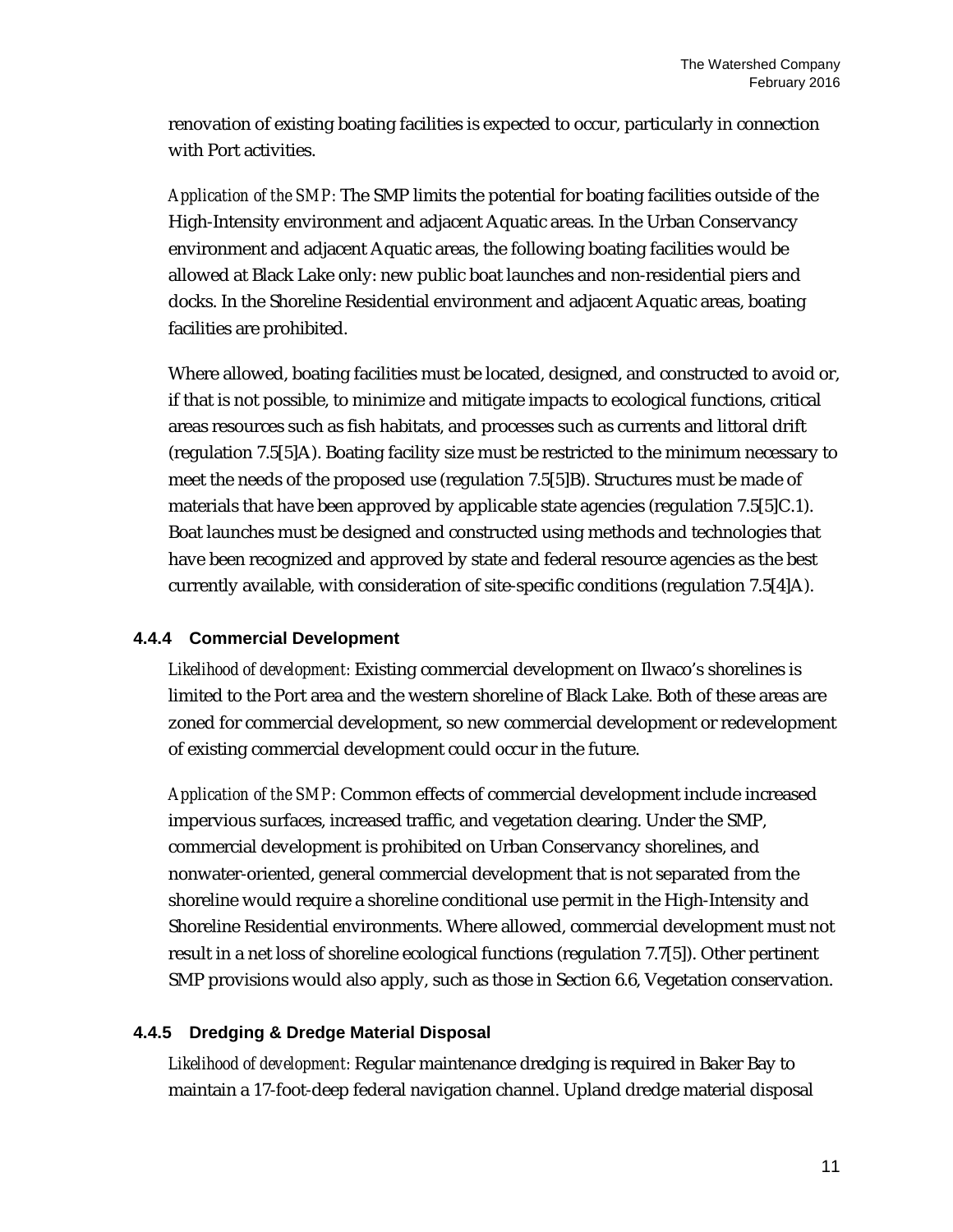sites have been exhausted, and alternatives under consideration include extension of the existing site and/or development of a new flow lane placement site to return accumulated sediment into the natural littoral drift system.

*Application of the SMP:* Dredging activities have potential short-term and long-term effects on the aquatic environment. Short-term effects can include elevated turbidity and direct habitat disturbance. Long-term effects may include the alteration of currents and sediment transport processes, both to on-site and downstream areas.

Maintenance dredging of established navigation channels is restricted to existing authorized location, depth, and width (regulation 7.8[3]B). Upland dredge material disposal must be demonstrated not to result in significant or ongoing adverse impacts to water quality, fish and wildlife habitat conservation areas and other critical areas, flood holding capacity, natural drainage and circulation patterns, and significant plant communities (regulation 7.8[5]B). Regulation 7.8(7)A requires that all dredging and dredge material disposal be done in a manner that avoids or minimizes significant ecological impacts. Impacts that cannot be avoided must be mitigated in a manner that assures no net loss of shoreline ecological functions.

#### <span id="page-15-0"></span>**4.4.6 Fill & Excavation**

*Likelihood of development:* Much of the Port area on Baker Bay is composed of nearshore fill. However, new fill and excavation activities would most likely occur over relatively small areas throughout shoreline jurisdiction.

*Application of the SMP:* Fill and excavation can result in a change in habitat conditions and temporary effects to water quality. In some cases, these actions can be used to restore habitats that have been degraded as a result of altered watershed processes or past practices.

Fills and excavations may only be permitted when associated with an approved use (regulation 7.9[1]). Fill waterward of the ordinary high water mark is allowed under a narrow set of circumstances (regulation 7.9[2]). All fills and excavations must be located, designed and constructed to protect shoreline ecological functions and ecosystem-wide processes (regulation 7.9[3]).

#### <span id="page-15-1"></span>**4.4.7 Forest Practices**

*Likelihood of development:* Forest practices could occur infrequently in shoreline jurisdiction.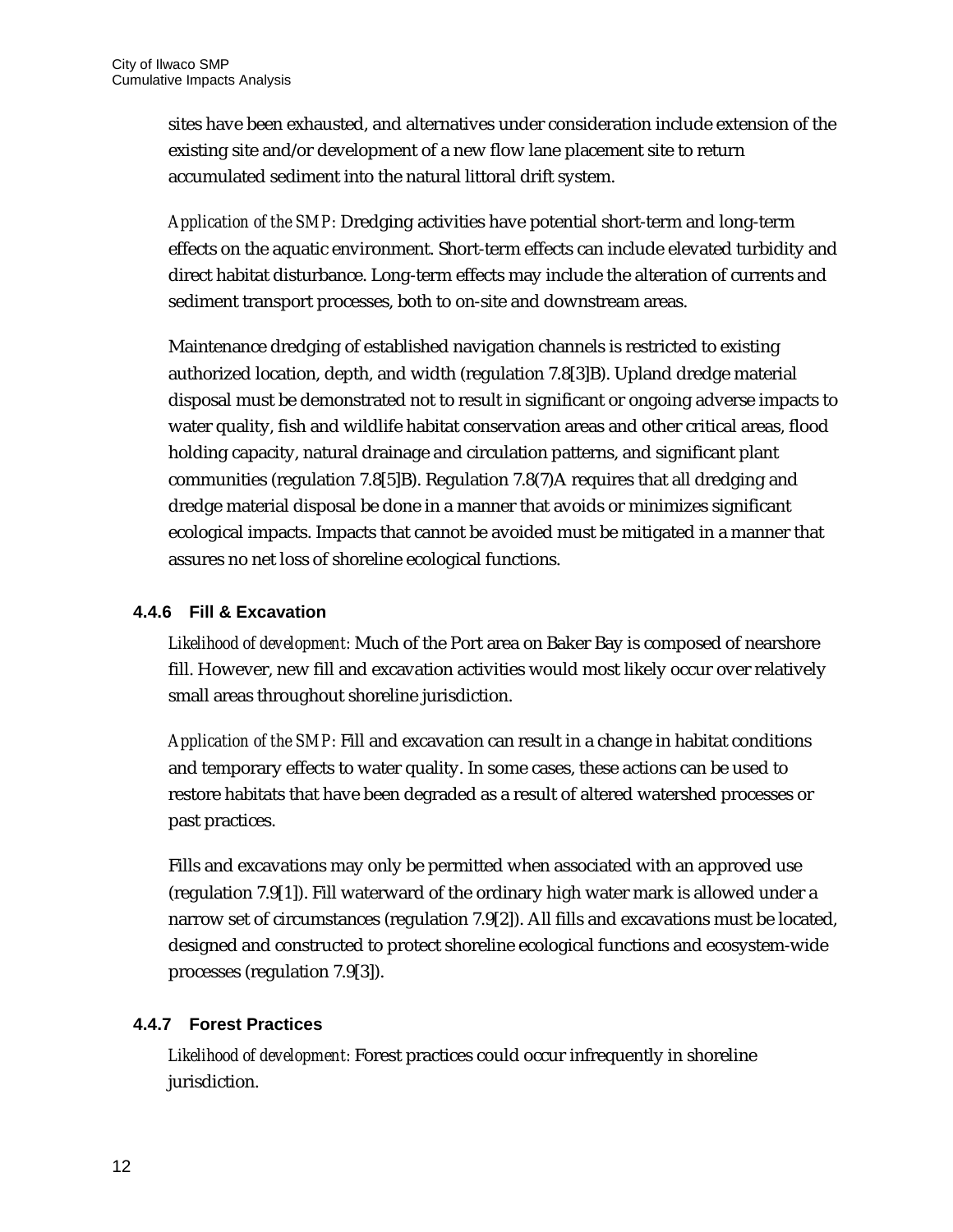*Application of the SMP:* As directed by the SMP Guidelines, the City would rely on the Forest Practices Act and implementing rules, as well as the Forest and Fish Report, as adequate management of forest practices (policy 4.2.10[1]). However, some development activities associated with forest practices, such as the construction of roads and bridges, would require a shoreline substantial development permit or exemption. Forest practice conversions and other Class IV-general forest practices where there is a likelihood of conversion to non-forest uses would need to assure no net loss of shoreline ecological functions (regulation 7.10[2]).

#### <span id="page-16-0"></span>**4.4.8 Industrial Development**

*Likelihood of development:* Industrial activities are present in the Port area. Additional undeveloped land is located in the Port area and could potentially be developed for industrial use. Development may be constrained by the presence of steep slopes and shoreline wetlands.

*Application of the SMP:* Common effects of industrial development include increased impervious surfaces, increased risk of contaminant spills and water quality contamination, and shoreline modifications, which may affect aquatic habitat. The draft SMP includes provisions to minimize the effects of new or redeveloped industrial uses. New industrial uses are limited to High-Intensity shorelines, which restricts industrial activities to shorelines that have been impacted. Regulation 7.11(3) would require that industrial development be located, designed, constructed, and operated in a manner that provides for no net loss of shoreline ecological function. Regulation 6.7(2) requires the design, construction and operation of shoreline uses and developments to incorporate measures, including but not limited to best management practices, to prevent impacts to surface water and groundwater quality and quantity that would result in a net loss of shoreline ecological functions.

#### <span id="page-16-1"></span>**4.4.9 In-stream Structures**

*Likelihood of development:* Existing in-stream uses that are not explicitly addressed by other specific use and modification provisions in the SMP include a tide gate on the Wallacut River. Future in-stream structure development is anticipated to occur on a very limited basis, if at all.

*Application of the SMP:* Instream structures often modify flows, which can result in alterations to circulation patterns, water quality, and habitat access and conditions. The SMP permits in-stream structures in the High-Intensity environment. On other shorelines, in-stream structures require a shoreline conditional use permit, except for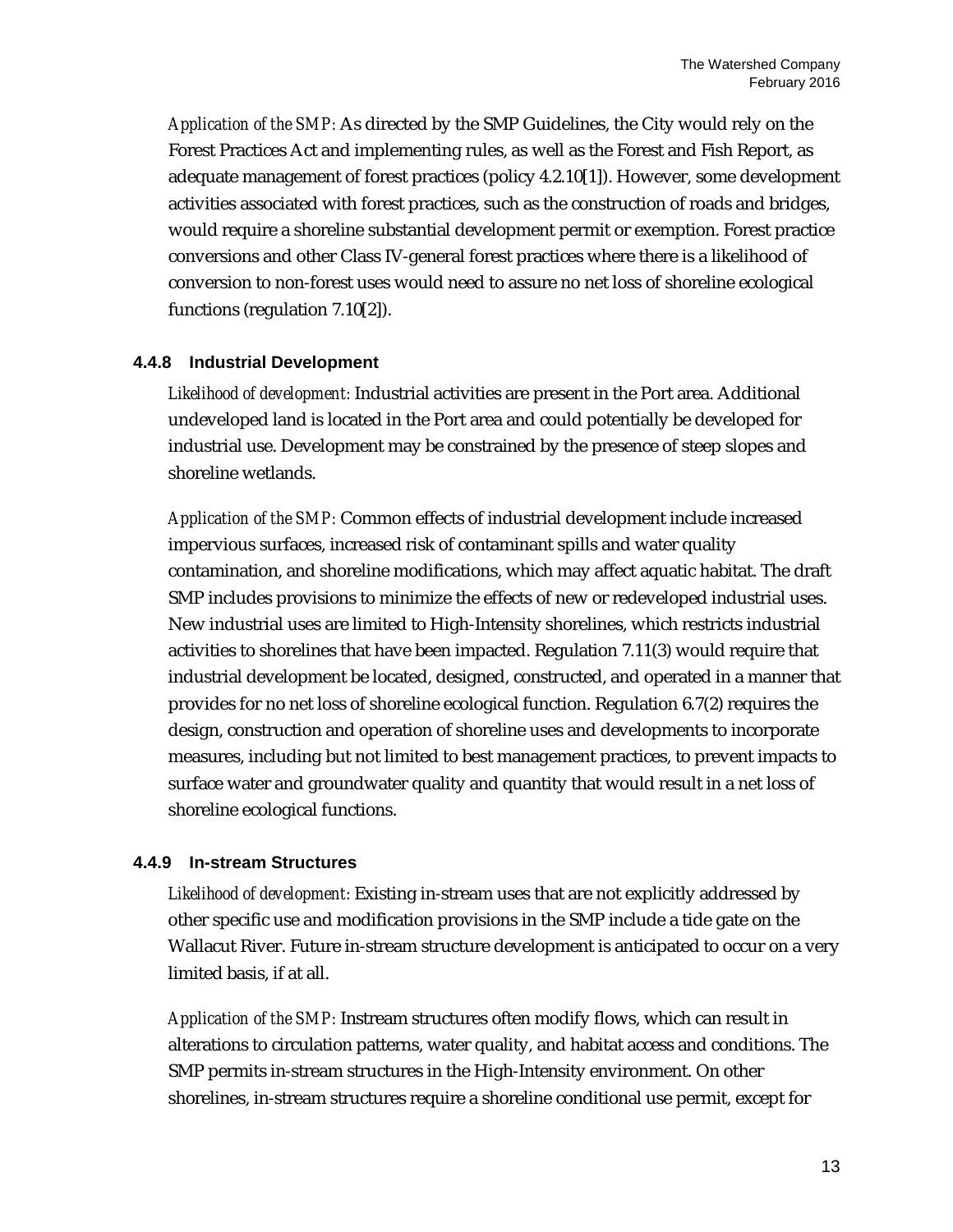structures that protect, restore, or monitor ecological functions or processes. Per regulation 7.12(2), in-stream structures must provide for the protection and preservation of ecosystem-wide processes and ecological functions, including, but not limited to, fish and fish passage, priority habitats and species, other wildlife and water resources, shoreline critical areas, and hydrogeological processes.

#### <span id="page-17-0"></span>**4.4.10 Mining**

*Likelihood of development:* Mining is not a current or anticipated use in Ilwaco's shorelines, with the exception of ocean beach mineral prospecting.

*Application of the SMP:* Mining is a prohibited use on Ilwaco shorelines, except for ocean beach mineral prospecting conducted under a valid Hydraulic Project Approval issued by the Washington State Department of Fish and Wildlife (regulation 7.13[1]).

#### <span id="page-17-1"></span>**4.4.11 Ocean Uses & Modifications**

*Likelihood of development:* No specific proposals for ocean uses or modifications in Ilwaco's shoreline jurisdiction subject to the Ocean Resources Management Act are known.

*Application of the SMP:* Provisions for ocean uses and modifications are located in Appendix C. All ocean uses and modifications would require a shoreline conditional use permit (Appendix C, regulation 1.2.B.1).

#### <span id="page-17-2"></span>**4.4.12 Recreational Development**

*Likelihood of development:* Existing recreational development on Ilwaco shorelines includes low-intensity uses such as trails and shoreline accesses. Future recreational activity is expected to be of a similar nature.

*Application of the SMP:* Recreational development can result in increased impervious surfaces, increased use of pesticides and fertilizers, and increased potential for riparian degradation. Per regulation 7.15(4), recreational development shall demonstrate achievement of no net loss of ecological functions.

#### <span id="page-17-3"></span>**4.4.13 Residential Development**

*Likelihood of development:* Residential development is currently present in the City's shoreline jurisdiction, primarily along the City's Baker Bay and Wallacut River shorelines. While the potential for new residential development exists, such development would generally confront constraints including steep slopes, wetlands, and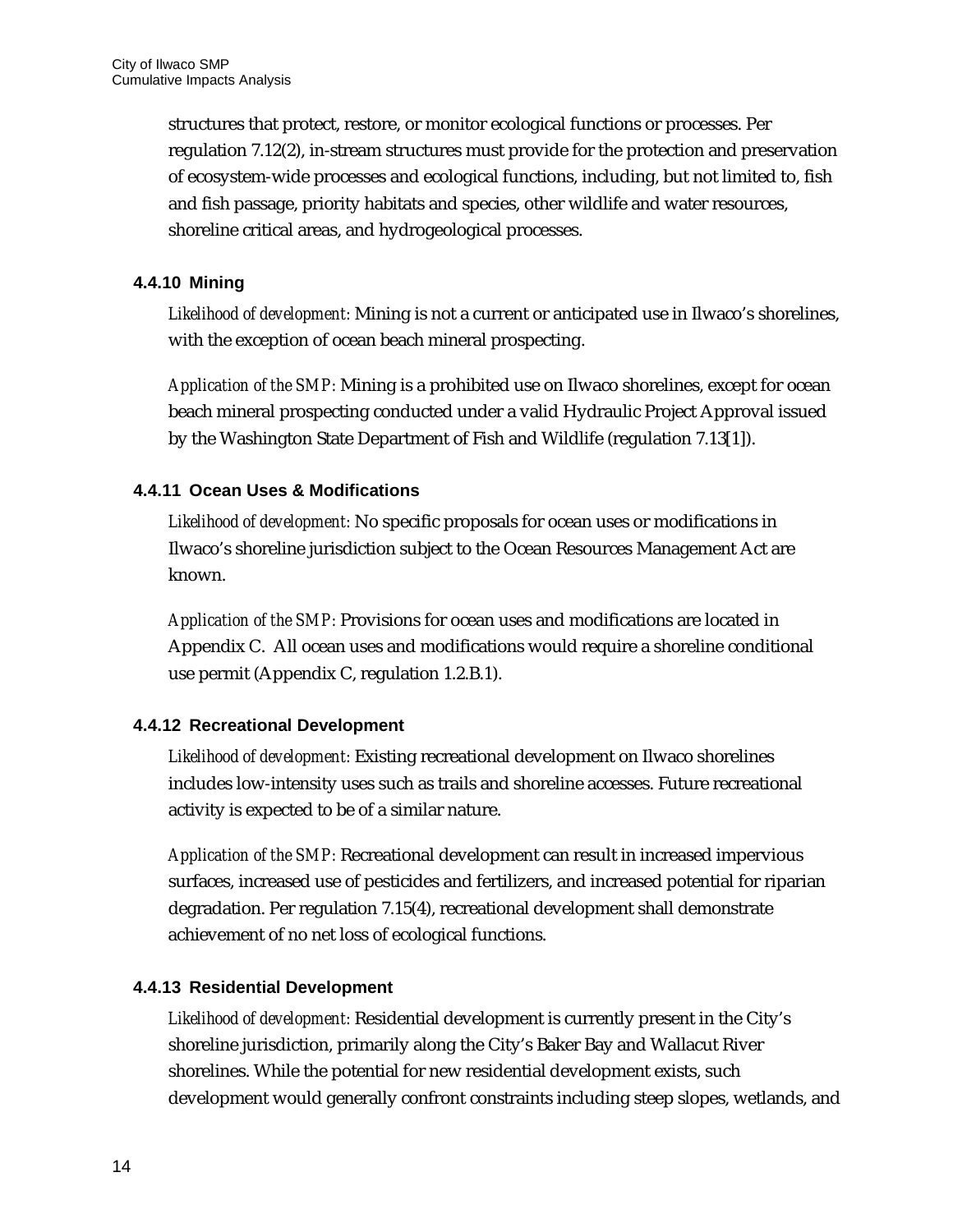floodplains. These same constraints, in conjunction with the already subdivided nature of shorelines in several areas, zoning limitations, and the ownership status of larger parcels, limit the potential for subdivision within shoreline jurisdiction. Redevelopment of existing residential development is expected to occur.

*Application of the SMP:* Residential development is associated with an increased potential for water quality contamination from use of lawn and garden products and the disturbance of riparian corridors. Regulation 7.16(2) requires that new residential lots created through land division assure that no net loss of ecological functions results at full build-out of lots, and that the need for new shoreline stabilization or flood hazard reduction measures is prevented. Moreover, all residential development must result in no net loss of shoreline ecological functions (regulation 7.16[7]). Residential development must be sufficiently set back from steep slopes and shorelines vulnerable to erosion so that structural improvements are not required to protect such structures and uses during the life of the development (regulation 7.16[4]). Residential development also must comply with buffer and critical area requirements, which provide additional protection for natural resources.

#### <span id="page-18-0"></span>**4.4.14 Shoreline Habitat & Natural Systems Enhancement Projects**

*Likelihood of development:* Details on the potential for shoreline habitat and natural systems enhancement projects are provided in the Shoreline Restoration Plan.

*Application of the SMP:* Policy 4.2.17(1) identifies the intent to foster shoreline habitat and natural systems enhancement projects. Such projects must be carried out in accordance with an approved shoreline restoration plan (regulation 7.17[2]). Shoreline habitat and natural systems enhancement projects must also be designed using the best available scientific and technical information, and implemented using best management practices (regulation 7.17[3]). Long-term maintenance and monitoring must also be included (regulation 7.17[5]).

#### <span id="page-18-1"></span>**4.4.15 Shoreline Stabilization**

*Likelihood of development:* Shoreline stabilization is concentrated in the Port area. New shoreline stabilization is not anticipated to commonly occur.

*Application of the SMP:* Shoreline stabilization measures tend to result in the simplification of shoreline habitat complexity and increased flow velocities along the shoreline. The occurrence of new stabilization measures will be limited as new development must be located and designed to avoid the need for future shoreline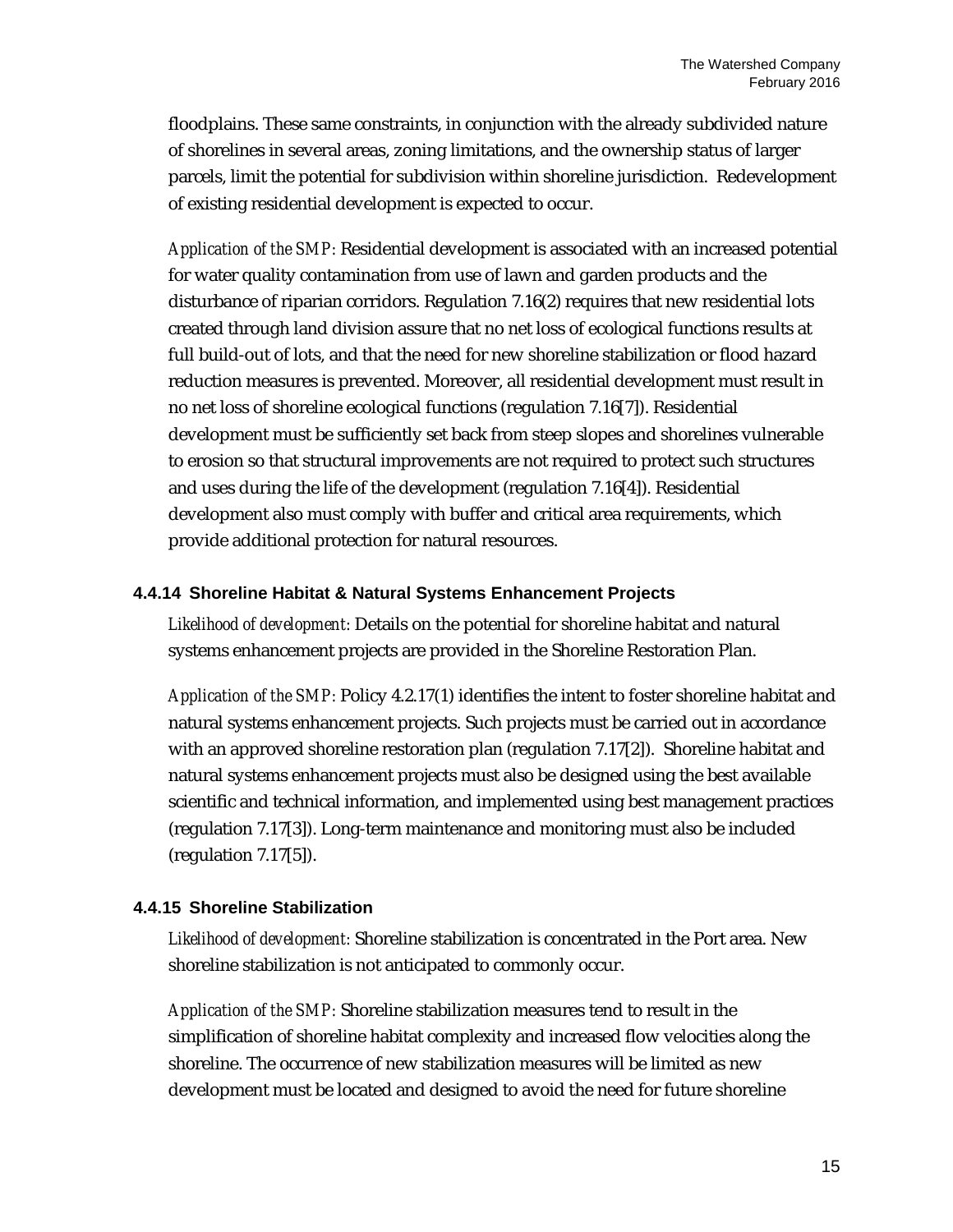stabilization, if feasible (regulation 7.18[2]A), and new or enlarged stabilization is only allowed under certain circumstances (regulation 7.18[3]). Soft approaches must be used unless demonstrated not to be sufficient to protect primary structures, dwellings, and businesses (regulation 7.18[7]A). All proposals for shoreline stabilization structures must not result in a net loss of ecological functions (regulation 7.18[7]C), and must be the minimum size necessary (regulation 7.18[7]B).

An existing shoreline stabilization structure, hard or soft, may be replaced with a similar structure if there is a demonstrated need to protect principal uses or structures from erosion caused by currents or waves. However, additions to or increases in size of existing shoreline stabilization measures shall be considered new structures (regulation 7.18[4]).

Repair and maintenance of existing shoreline stabilization measures may also be allowed. As with replacement, any additions to or increases in the size of existing shoreline stabilization measures shall be considered new structures. Areas of temporary disturbance within the shoreline buffer shall be expeditiously restored to their preproject condition or better (regulation 7.18[5]).

#### <span id="page-19-0"></span>**4.4.16 Transportation & Parking**

*Likelihood of development:* Existing roads are the most common transportation feature in the City's upland shoreline jurisdiction. New transportation facilities, such as accessory roads, could be constructed; however, the replacement, repair, and maintenance of existing transportation infrastructure is expected to be the most common form of transportation development activity.

*Application of the SMP:* New transportation and parking facilities may be associated with increased stormwater discharge, increased shoreline crossing structures, and riparian disturbance. The SMP limits development of new or expanded roads as well as parking within shoreline jurisdiction, if other options outside of shoreline jurisdiction are available and feasible (regulations 7.19[1]A and 7.19[2]B). When transportation and parking facilities are unavoidable, proposed transportation facilities must be planned, located, and designed to minimize possible adverse effects on unique or fragile shoreline features and maintain no net loss of shoreline ecological functions (regulation 7.19[1]).

#### <span id="page-19-1"></span>**4.4.17 Utilities**

*Likelihood of development:* Regular maintenance and repair of existing utilities would be the most likely form of utility development.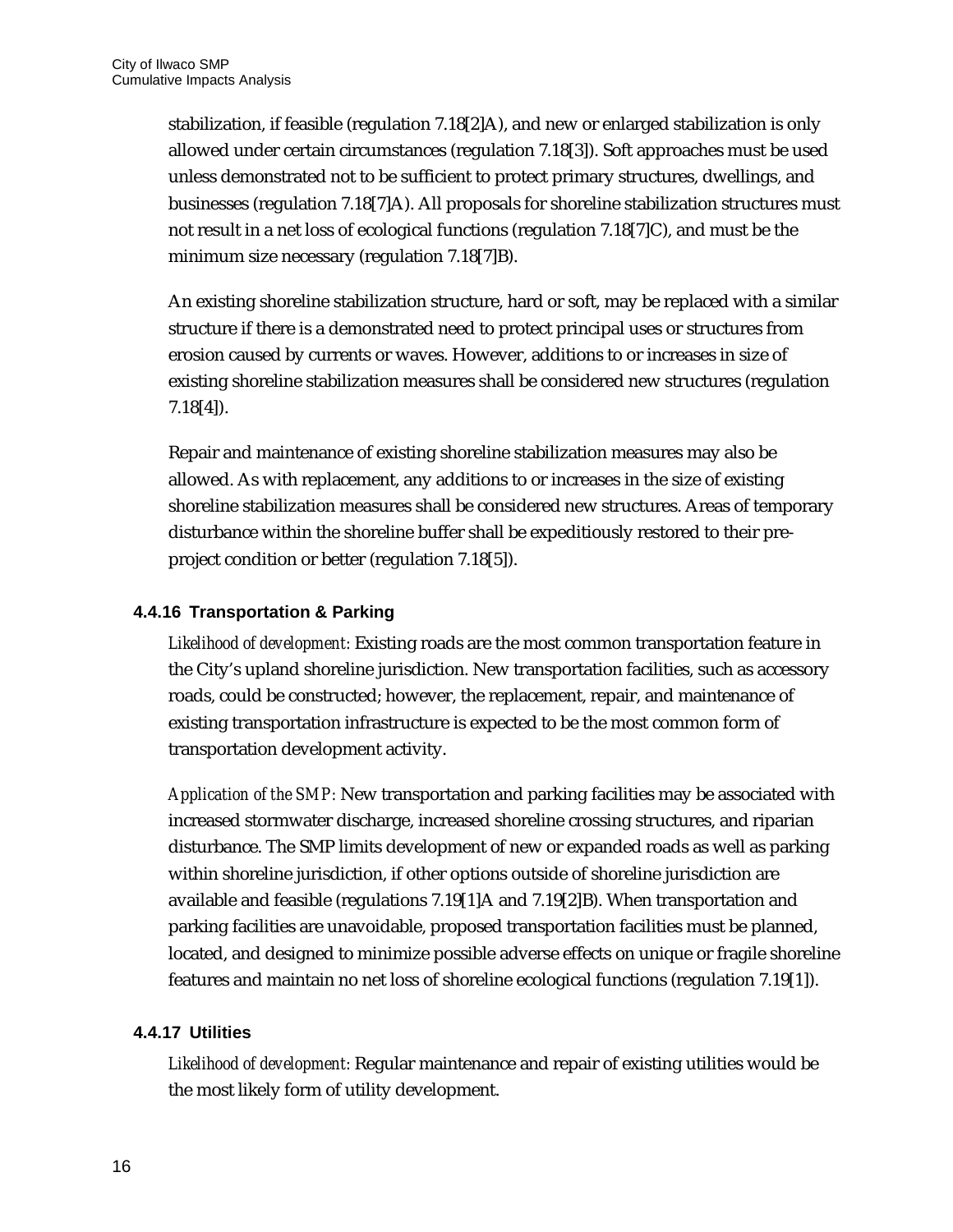*Application of the SMP:* Utilities have the potential to disrupt shoreline functions through associated shoreline armoring; the potential for spills or leakage; and disturbance to riparian vegetation. Under the proposed SMP, transmission lines, cables, pipelines, and nonwater-oriented components of production and processing facilities must be located outside of shoreline jurisdiction, where feasible (regulation 7.20[3]). Utilities shall be located in existing rights-of-way and corridors whenever possible (regulation 7.20[4]). Utility projects allowed within shoreline jurisdiction shall be designed to achieve no net loss of shoreline ecological function (regulation 7.20[6]), including the requirement that any areas disturbed during construction or maintenance must be regraded and revegetated to compatibility with the natural terrain (regulation 7.20[7]).

### <span id="page-20-0"></span>5 NET EFFECT ON ECOLOGICAL FUNCTION

This CIA anticipates that based on previous trends, as well as that much of the undeveloped land in the City's shoreline jurisdiction is publicly owned or otherwise constrained by the presence of steep slopes, floodplains, or wetlands, future development activity in Ilwaco's shoreline jurisdiction would be limited in terms of location and extent. Future development activities in shoreline jurisdiction should be expected include new development, and the redevelopment, expansion, repair and maintenance of existing development.

The SMP is expected to maintain existing shoreline functions while accommodating the reasonably foreseeable future shoreline development. As discussed above, major elements of the SMP that ensure no net loss of ecological functions fall into four general categories: 1) shoreline environment designations, which are based on existing shoreline conditions; 2) shoreline critical regulations, which protect shoreline critical areas in accordance with most current, accurate, and complete scientific and technical information available; 3) mitigation sequencing, which directs applicants to avoid, minimize, and then compensate for unavoidable impacts to shoreline functions; and 4) shoreline use and modification provisions, which ensure that likely development is regulated to avoid a net loss of ecological function.

Other local, state and federal regulations, acting in concert with this SMP, will provide further assurances of maintaining shoreline ecological functions over time.

As part of a comprehensive SMP update, local jurisdictions are required to plan for the restoration of impaired shoreline functions. Such planning "should be designed to achieve overall improvements in shoreline ecological function over time, when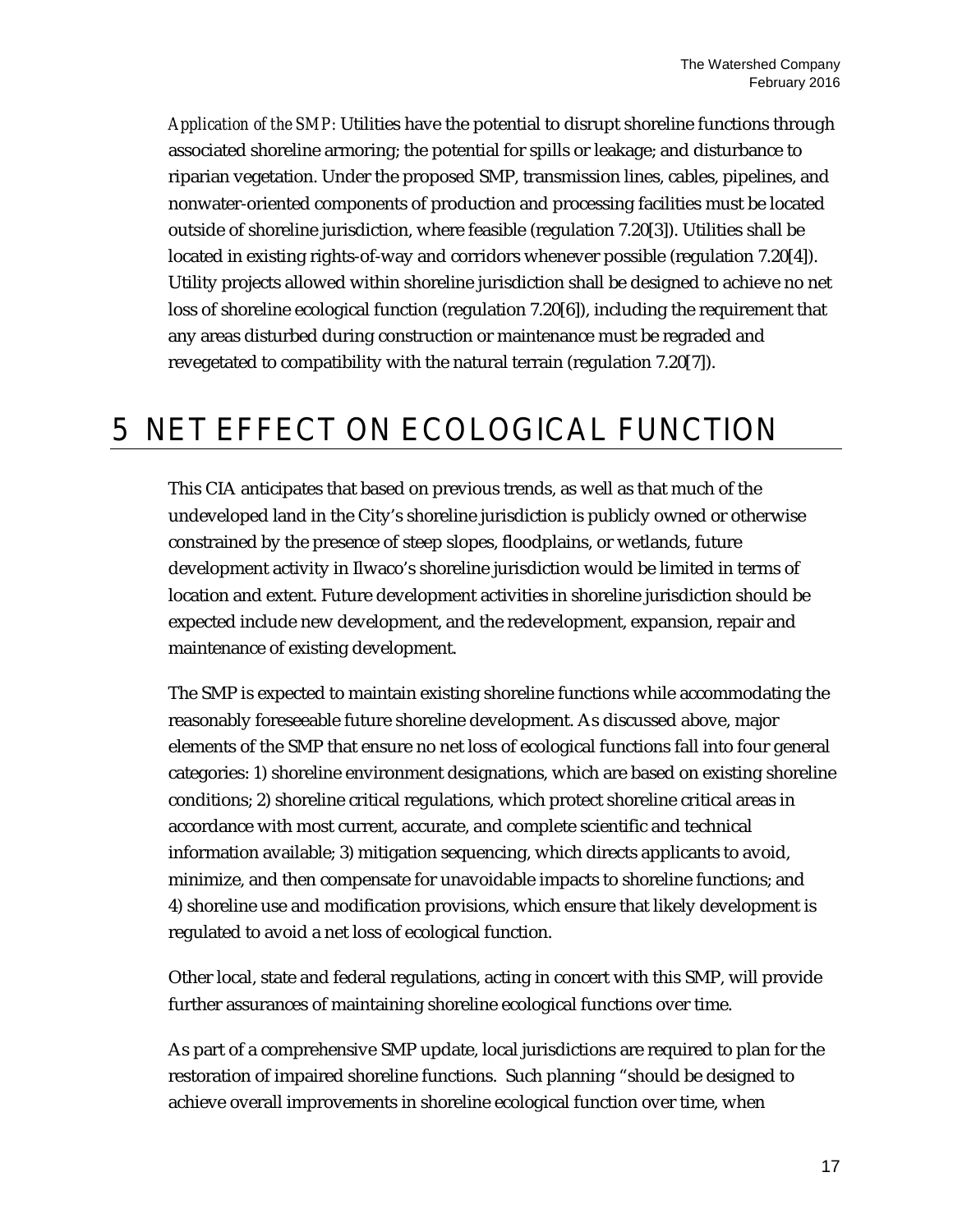compared to the status upon adoption of the master program" (WAC 173-26-201[2][f]). The Shoreline Restoration Plan represents an opportunity for voluntary restoration to be implemented over time and result in ongoing improvements to shoreline ecological functions within the City.

In summary, given the provisions of the SMP, including the key features listed above, implementation of the proposed SMP is anticipated to achieve no net loss of ecological functions in the shoreline in the City of Ilwaco. Furthermore, voluntary restoration actions in the Shoreline Restoration Plan would provide the opportunity for Ilwaco's shorelines to be enhanced and restored in coming years.